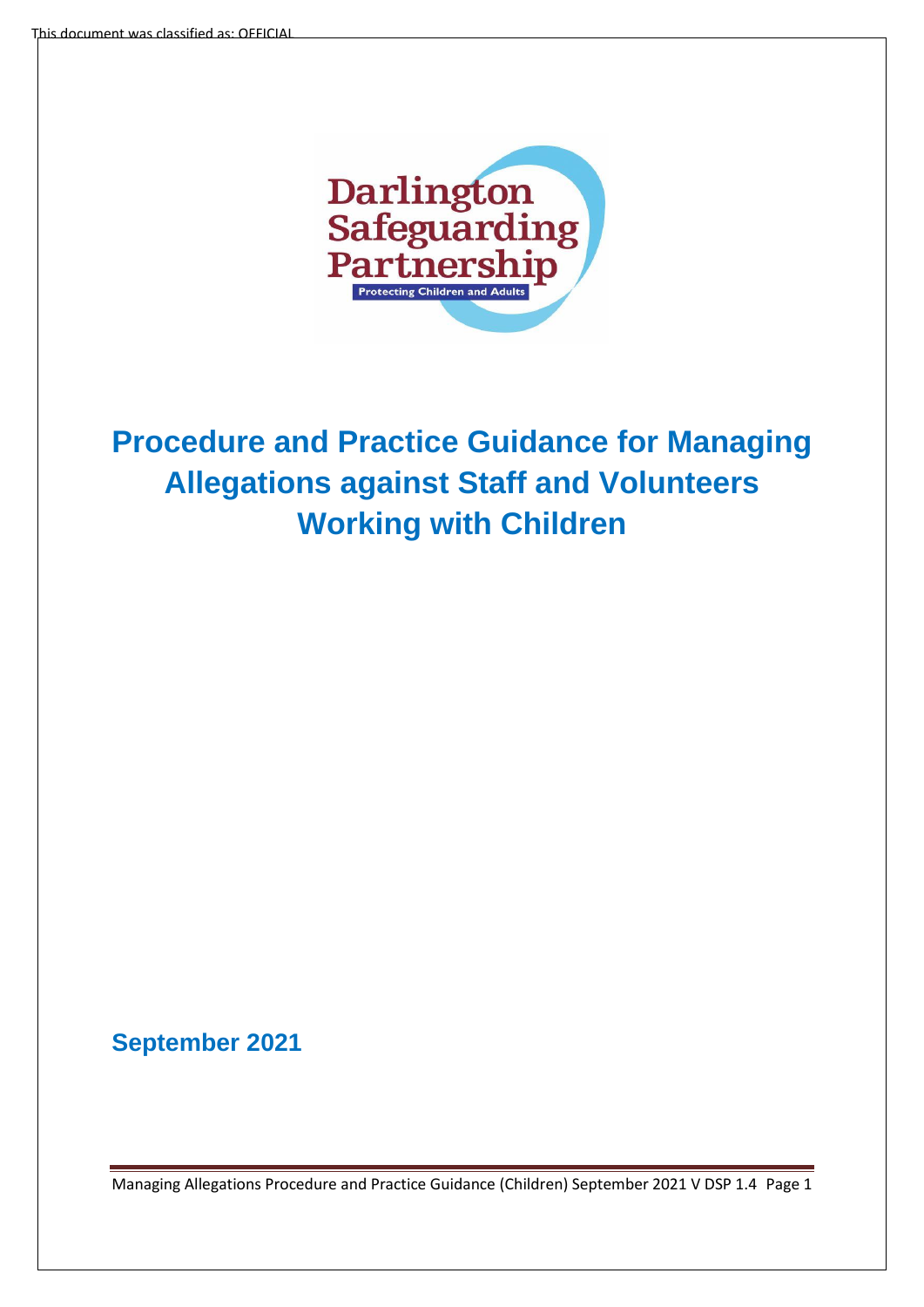# **Version Control**

| Title          | Procedure and Practice Guidance for Managing Allegations<br>against Staff and Volunteers Working with Children |
|----------------|----------------------------------------------------------------------------------------------------------------|
| <b>Version</b> | DSP1 (April 2019 V 3.2)                                                                                        |
| Date           | <b>July 2019</b>                                                                                               |
| Author         | Designated Officer/ Safeguarding Partnership Business Unit                                                     |

| <b>Update and Approval Process</b> |                       |                  |                                                                                          |  |  |
|------------------------------------|-----------------------|------------------|------------------------------------------------------------------------------------------|--|--|
| <b>Version</b>                     | Group/Person          | <b>Date</b>      | <b>Comments</b>                                                                          |  |  |
| DSP1                               | <b>Business Unit</b>  | <b>July 2019</b> | Rebranded under new<br>Safeguarding<br>arrangements to<br>reflect Statutory<br>Guidance. |  |  |
| <b>DSP1.1</b>                      | <b>Business Unit</b>  | August 2020      | Minor amendment.<br>Revised to reflect<br>changes to Front Door<br>Service               |  |  |
| <b>DSP1.2</b>                      | <b>Marian Garland</b> | September 2021   | Removal of referral<br>form                                                              |  |  |
| <b>DSP1.3</b>                      | <b>Marian Garland</b> | September 2021   | Change e mail address                                                                    |  |  |
| <b>DSP1.4</b>                      | <b>Marian Garland</b> | September 2021   | <b>Review of Procedures</b><br>and amendment from<br>WTSC 2018 update                    |  |  |

| <b>Issue Date</b>        | <b>April 2019</b> |
|--------------------------|-------------------|
| <b>Review Date</b>       | <b>April 2021</b> |
| <b>Reviewing Officer</b> |                   |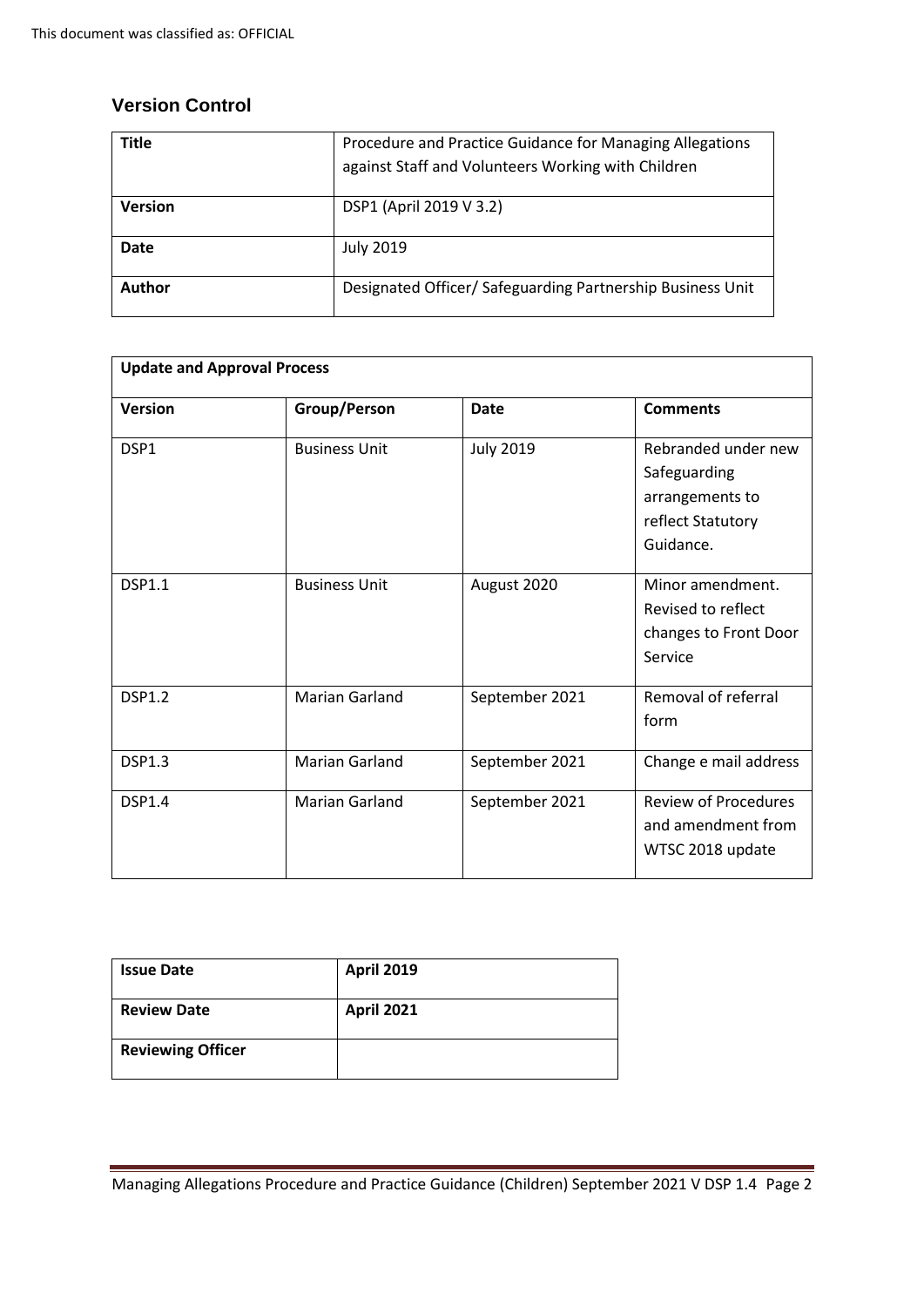# **Contents**

| <b>Number</b>  | <b>Section Title</b>                            | Page(s) |
|----------------|-------------------------------------------------|---------|
|                | <b>Procedure Statement</b>                      | 4       |
|                | Introduction                                    | 5       |
| 2              | Roles and Responsibilities                      | 6       |
| 3              | Recognising and responding to an allegation     | 8       |
| $\overline{4}$ | <b>Initial Considerations</b>                   | 9       |
| 5              | <b>Information Sharing</b>                      | 11      |
| 6              | <b>Initial Action</b>                           | 13      |
| $\overline{7}$ | Progress and Outcomes                           | 17      |
| 8              | Actions on conclusion of a case                 | 22      |
| 9              | Further information and Guidance and Regulatory | 24      |
|                | <b>Bodies</b>                                   |         |
| 10             | Process Map                                     | 25      |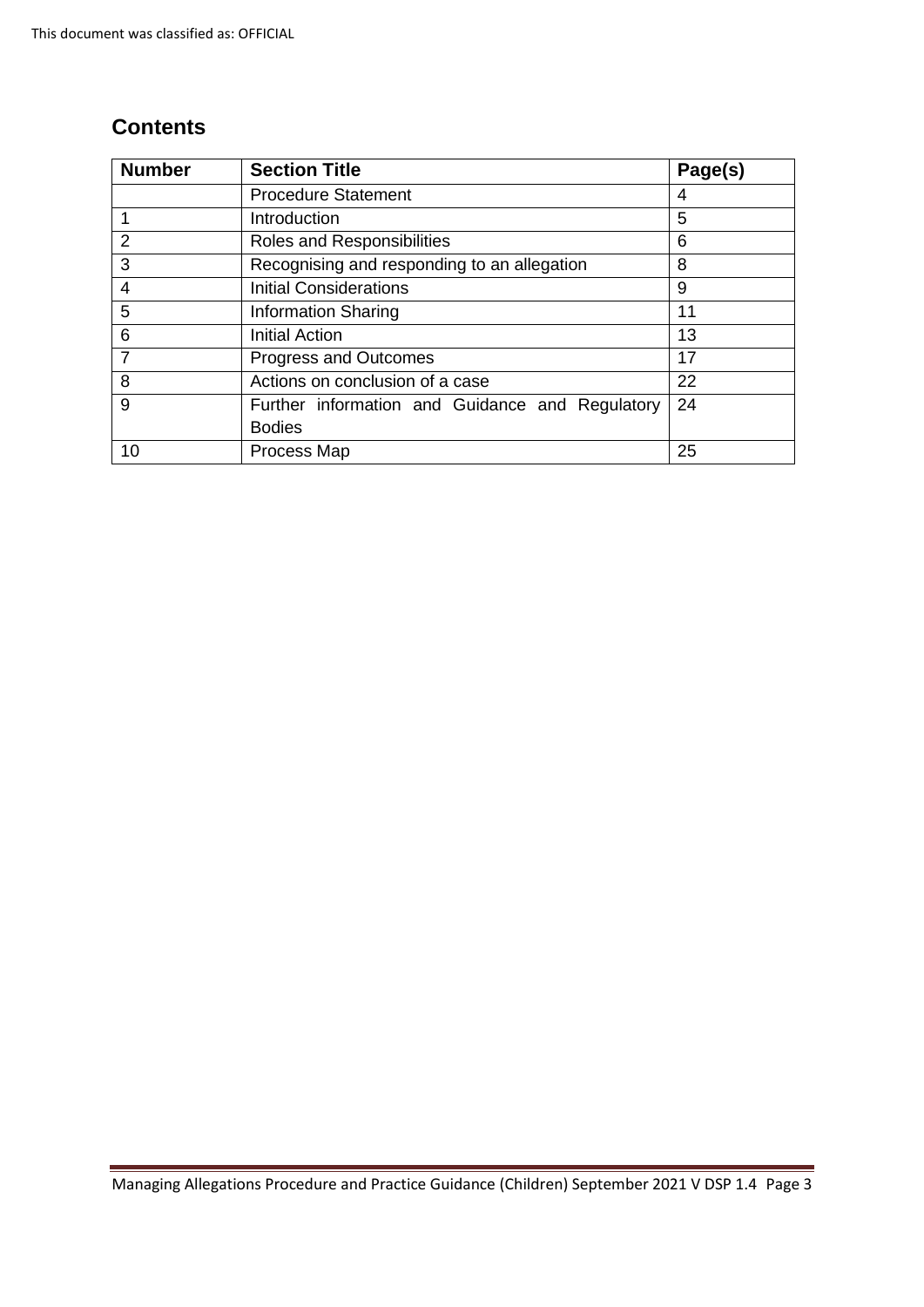# **Managing allegations and concerns against staff, carers and volunteers who work with children**

# **PROCEDURE STATEMENT**

The framework for managing allegations of abuse against people who work with children is set out in *[Working Together to Safeguard Children: A guide to inter-agency working to](https://assets.publishing.service.gov.uk/government/uploads/system/uploads/attachment_data/file/779401/Working_Together_to_Safeguard-Children.pdf)  [safeguard and promote the welfare of children](https://assets.publishing.service.gov.uk/government/uploads/system/uploads/attachment_data/file/779401/Working_Together_to_Safeguard-Children.pdf)* (July 2018). Chapter 2 Organisational Responsibilities provides an overview and appendix 5 of *Working Together 2010* (now archived) provides detailed procedures on how allegations should be handled. DfE, *[Statutory](https://www.gov.uk/government/publications/keeping-children-safe-in-education--2)  [guidance for schools and colleges on 'keeping children safe in](https://www.gov.uk/government/publications/keeping-children-safe-in-education--2) education'*, September 2018 gives detailed guidance on how allegations should be managed in educational establishments. Additional Guidance is available from Safer Recruitment Consortium, *[Guidance for safer](https://www.safeguardinginschools.co.uk/wp-content/uploads/2015/10/Guidance-for-Safer-Working-Practices-2015-final1.pdf)  [working practice for those working with children and young people in education settings](https://www.safeguardinginschools.co.uk/wp-content/uploads/2015/10/Guidance-for-Safer-Working-Practices-2015-final1.pdf)*  [\(October 2015\).](https://www.safeguardinginschools.co.uk/wp-content/uploads/2015/10/Guidance-for-Safer-Working-Practices-2015-final1.pdf)

It is essential that any allegation of abuse made against a person who works with children and young people, including those who work in a voluntary capacity, are dealt with fairly, quickly and consistently, in a way which provides effective protection for the child and at the same time supports the person who is the subject of the allegation.

This procedure should be used by all organisations where people work with children and young people, including organisations that provide staff or volunteers that work with or care for children.

The aim of the Procedures is to:

- **Ensure that allegations are dealt with quickly and in a fair manner**
- **Prevent unsuitable people from working with children and young people**
- **Promote safe practice and challenge poor / unsafe practice**
- **Contribute to effective partnership working**
- **Improve practice through sharing experience and lessons learned**

This document explains how those procedures should be applied specifically in Darlington.

The Local Authority has appointed a Designated Officer (DO) to oversee the investigation of all allegations and to maintain detailed records of their conduct and the outcomes. The DO for Darlington is:

| <b>Officer</b> | Telephone contact<br>details | e-mail contact details              |
|----------------|------------------------------|-------------------------------------|
| Marian Garland | 01325 406451                 | designatedofficer@darlington.gov.uk |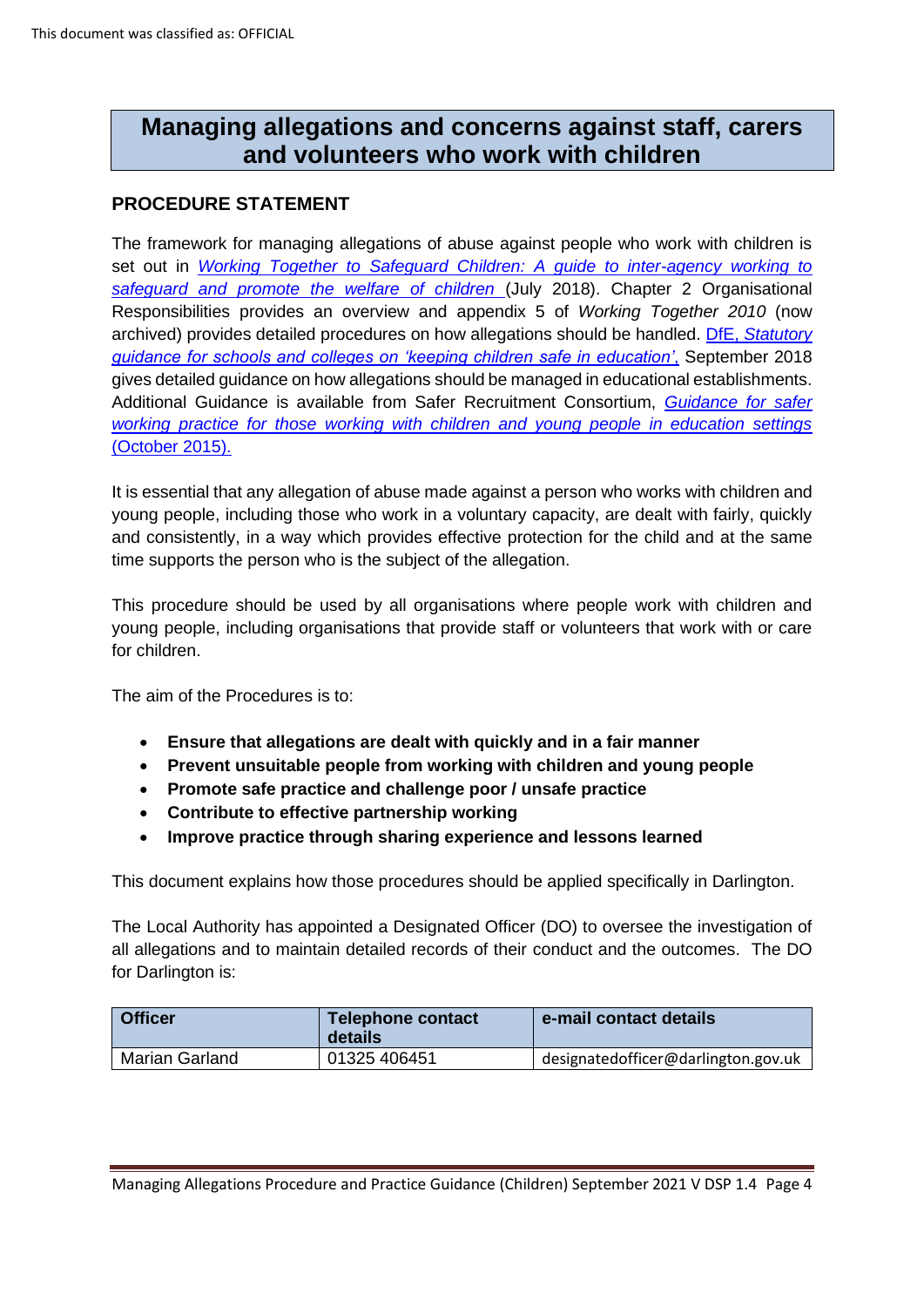#### **1. INTRODUCTION**

- 1.1 Local Safeguarding Partnerships have a duty to ensure that there are effective inter agency procedures in place for dealing with allegations in respect of people who work with children and for monitoring and evaluating the effectiveness of the procedures.
- 1.2 These procedures are intended to provide guidance relevant to a wide range of situations in which an allegation or concern arises about the conduct of a person who 'works' with children. Reference to children within the document is intended to include anyone who has not yet reached their  $18<sup>th</sup>$  birthday. All allegations of abuse or ill treatment of children must therefore be taken seriously and treated in accordance with these procedures.
- 1.3 Those covered by these procedures include:
	- those in paid employment including temporary, casual and agency staff
	- individuals undertaking unpaid voluntary work
	- individuals who are self-employed and work directly, or are contracted to work in the provision of services to children
	- foster carers and approved adopters
	- regulatory bodies such as Ofsted in the case of child minders
	- This guidance covers those under the age of eighteen who are employed in the capacity outlined above

In addition. people whose role places them a position of trust will also be considered within the remit of these procedures.

In some circumstances, there may be more than one organisation involved, e.g. where staff who provide services for children in an organisation are employed by a contractor, or where agency staff are provided. In these circumstances, both the contractor or agency and the organisation in which the individual works need to be involved in managing the allegation.

- 1.4 The area responsible for implementing the procedure is determined by where the individual, who is the subject of the allegation or concern, works. Should the individual not work in Darlington, then the Designated Officer for the relevant area is to be notified.
- 1.5 These procedures should be applied in all settings and work places where employees, volunteers and regular visitors either work with children are in a position of trust and/or have a duty of care to children. This includes those who:
	- work directly with children
	- work in a setting where children regard them as a safe and trustworthy adult;
	- have access to sensitive information regarding children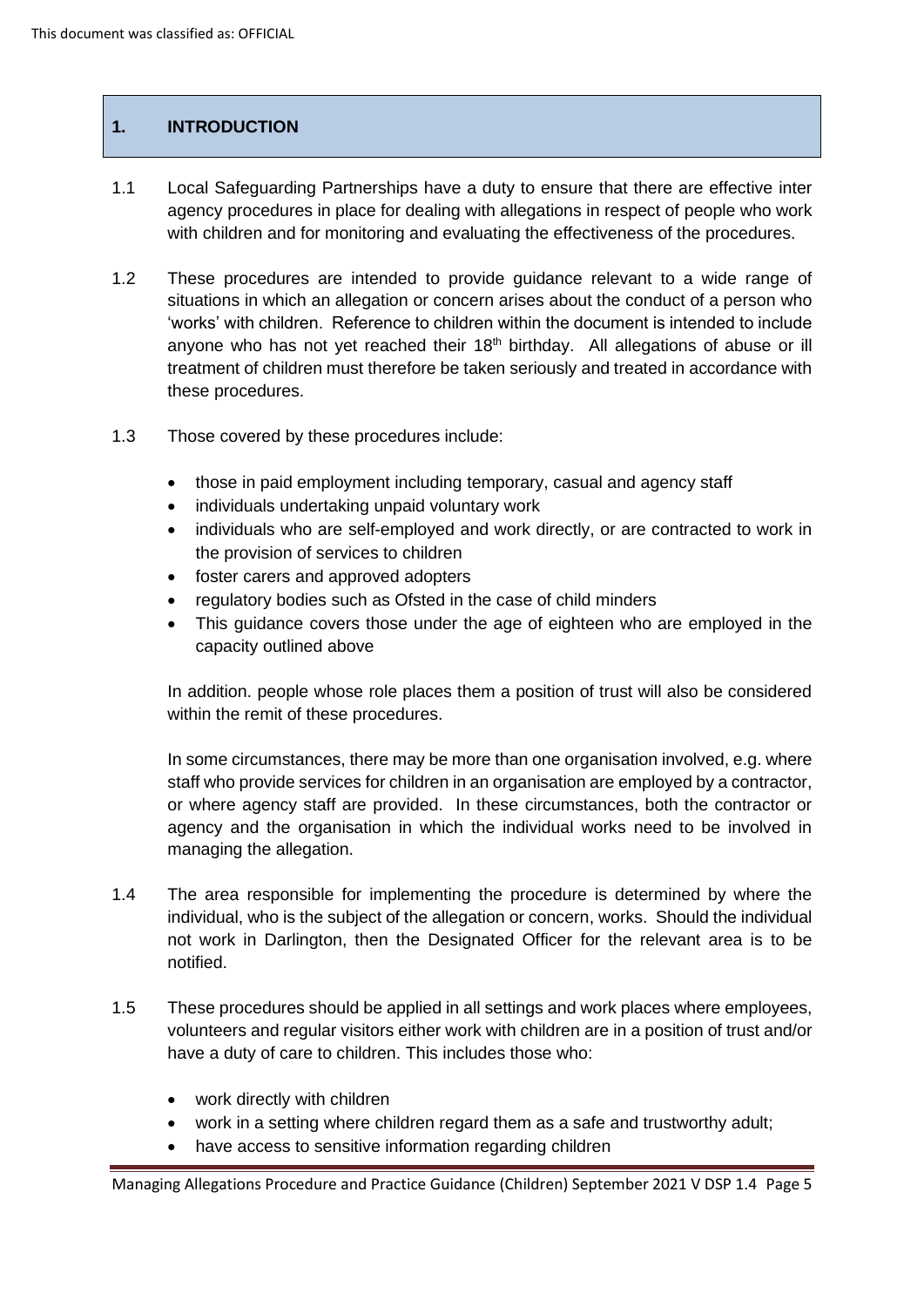- are senior managers who have responsibility for appointing people to work with children
- 1.6 The framework for managing cases set out in these procedures applies to a wider range of allegations than those in which there is reasonable cause to suspect a child is suffering, or likely to suffer, significant harm. They should be used in respect of all circumstances where it is alleged that a person has:
	- behaved in a way that has harmed, or may have harmed, a child
	- possibly committed a criminal offence against or related to, a child or
	- behaved towards a child or children in a way that indicates they may pose a risk of harm to children
	- behaved in a way or may have behaved in a way that indicates they may not be suitable to work with children
- 1.7 This can be in connection with his/her employment or voluntary activity or where:
	- there are concerns about a person's behaviour or conduct in their personal or professional life that might indicate their unsuitability to work with children
	- concerns arise about a person's behaviour with regard to his / her own children and if they or their child have been subject to a child protection investigation
	- concerns arise about the behaviour in the private or community life of an individual, their partner, member of their family or other household member where there may be concerns around transferable risk, for example, where a person who works with children is involved in a domestic abuse incident at home and this may have implications for their suitability to work with children.
- 1.8 The procedures also apply where there are concerns relating to inappropriate relationships between those who work with children or young people as outlined in the *[Sexual Offences Act 2003,](http://www.legislation.gov.uk/ukpga/2003/42/contents)* namely:
	- having a sexual relationship with a child under 18 if in a position of trust in respect of that child, even if consensual
	- 'Grooming', i.e. meeting a child under 16 with intent to commit a relevant offence
	- other 'grooming' behaviour giving rise to concerns of a broader child protection nature (e.g. inappropriate text / e-mail messages or images, gifts, socialising etc.)
	- possession of indecent images of children or use of the Internet to access indecent images of children
- 1.9 If an allegation relating to a child is made about a person who works with vulnerable adults, a referral should be made to the Adult Safeguarding First Contact Point. Information is available on the Darlington Safeguarding Partnership's [website.](https://www.darlington-safeguarding-partnership.co.uk/) Details on managing allegations against adults is available in the Darlington Safeguarding Partnership [Adult Managing Allegations: People Working in a 'Position of Trust' Policy.](https://www.darlington-safeguarding-partnership.co.uk/professionals/managing-allegations/)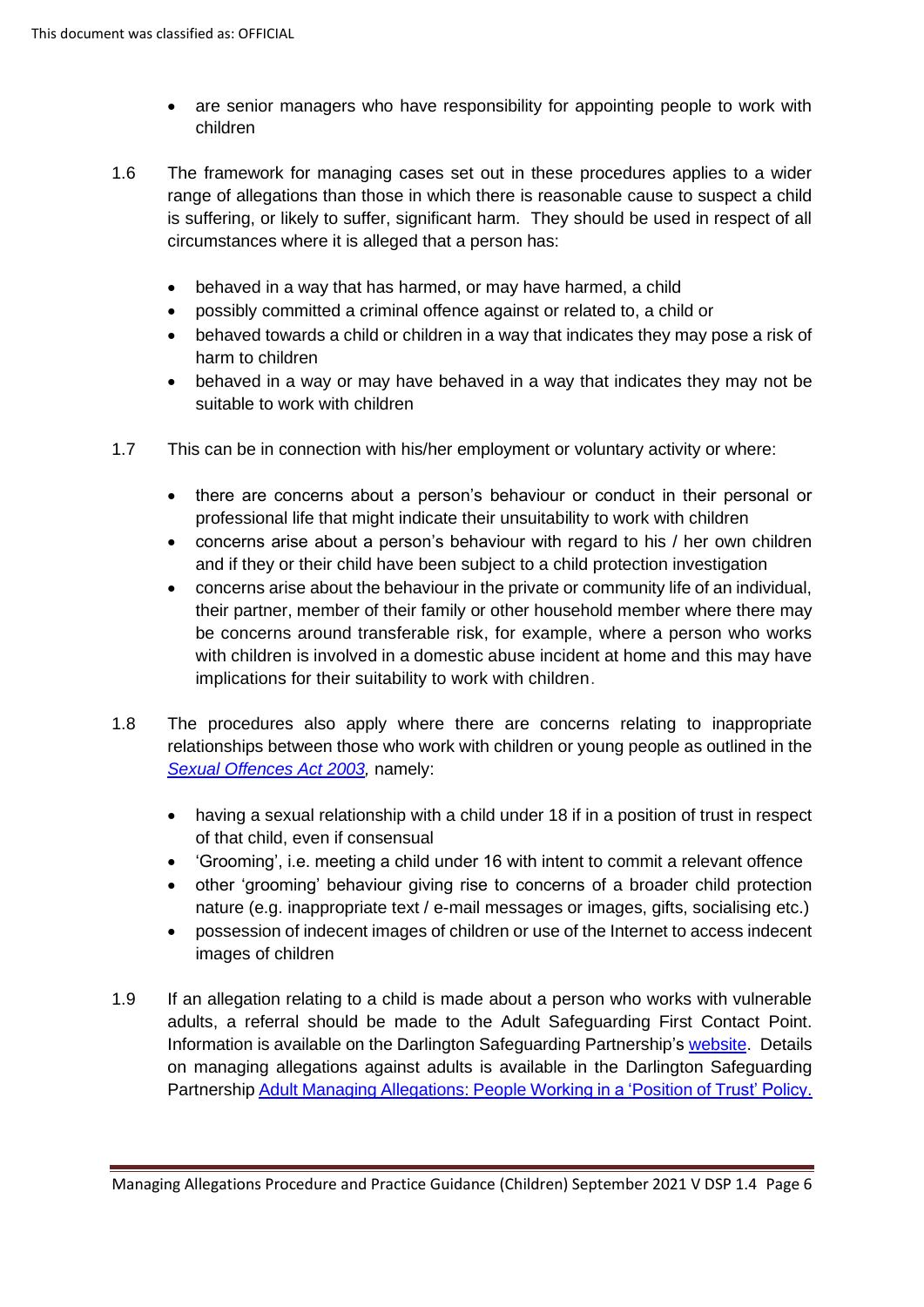1.10 This document provides additional practice guidance to employers when allegations are made and/or management concerns arise. It does not replace or take priority over any aspect of employment law and should be used in conjunction with Darlington Safeguarding Partnership [multi-agency child protection procedures.](https://www.darlington-safeguarding-partnership.co.uk/professionals/multi-agency-safeguarding-child-protection-procedures/)

### **2. ROLES & RESPONSIBILITIES**

#### **DARLINGTON SAFEGUARDING PARTNERSHIP**

- 2.1 In line with Darlington Safeguarding Partnership's (DSP) responsibility for ensuring there are effective multi-agency procedures in place for dealing with allegations, each DSP member organisation should identify a named **Senior Officer** with overall responsibility for:
	- ensuring that the organisation operates procedure for dealing with allegations in accordance with DSP Child Protection Procedures
	- resolving any inter-agency issues
	- liaison with Darlington Safeguarding Partnership

#### **LOCAL AUTHORITY**

- 2.2 Councils should appoint Designated Officer (DO) who will:
	- be involved in the management and oversight of individual cases
	- provide advice and guidance on managing allegations to employers and voluntary organisations
	- liaise with the Police and other agencies
	- chair Initial Evaluation meetings and liaise with Chairs of Strategy Meetings
	- monitor the progress of cases to ensure they are dealt with as quickly as possible. using a consistent, thorough and fair process
	- maintain records of individual cases, advice given, actions taken, and decision made
	- maintain information databases in relation of all allegations and produce an Annual Report for Darlington Safeguarding Partnership

#### **POLICE**

- 2.3 Durham Police should identify a **Senior Nominated Officer** to:
	- have strategic oversight of the local police arrangements for managing allegations against staff and volunteers
	- liaise with Darlington Safeguarding Partnership
	- ensure compliance within the Organisation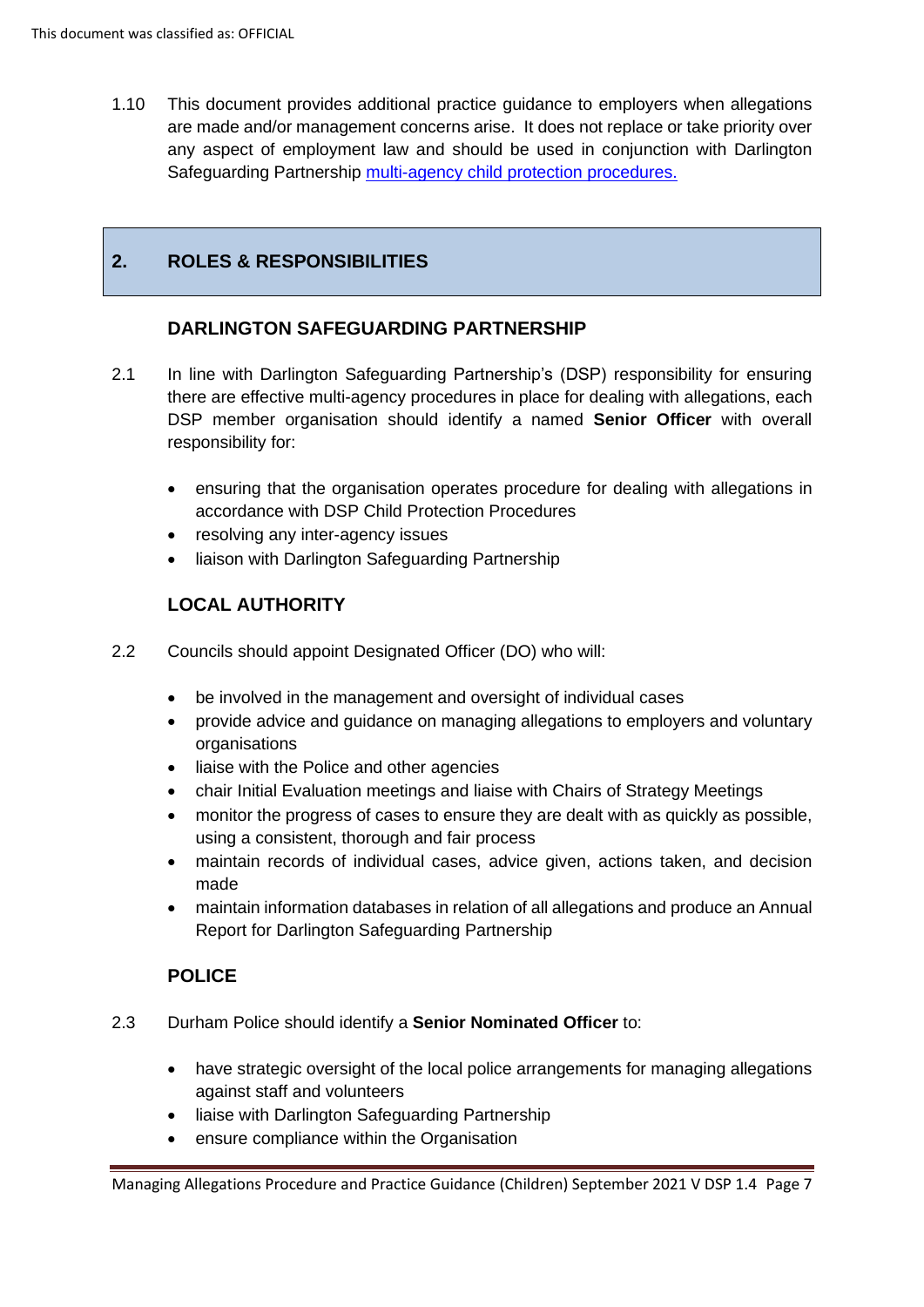- identify a Senior Officer to:
	- o Liaise with the Local Authority Designated Officer (DO)
	- $\circ$  Take part in Initial Evaluation meetings
	- o Review the progress of cases in which there is a Police investigation
	- $\circ$  Share information as appropriate, on completion of an investigation or related prosecution

#### **EMPLOYERS**

- 2.4 Employers should:
	- put in place and operate arrangements for dealing with allegations in accordance with these procedures
	- designate a **Lead Officer** to whom allegations or concerns should be reported and a Deputy to whom reports should be made in the absence of the designated Lead Officer or where that person is the subject of the allegation or concern (the Lead Officer for Darlington Borough Council is the Assistant Director of Children's Services)
	- ensure that their Organisation operates procedures for dealing with allegations, resolving any inter agency issues and liaising with the DO as required under this procedure
	- provide advice, information and guidance for staff within the organisation;
	- gather additional information which may have a bearing on the allegation e.g. previous known concerns, care and control incidents.

Schools or other education settings should also refer to ['Keeping Children Safe in](https://assets.publishing.service.gov.uk/government/uploads/system/uploads/attachment_data/file/835733/Keeping_children_safe_in_education_2019.pdf)  [Education'](https://assets.publishing.service.gov.uk/government/uploads/system/uploads/attachment_data/file/835733/Keeping_children_safe_in_education_2019.pdf) guidance (September 2018) which covers issues relating to allegations of abuse made against teachers and other education staff.

# **3. RECOGNISING AND RESPONDING TO AN ALLEGATION**

- 3.1 There are a number of sources from which a complaint or an allegation might arise, some examples include:
	- directly from a child
	- from a parent or other adult
	- from Police or local authority children's social care
	- from a member of the public
	- from concerns generated through an employment relationship (whistle blowing)
	- from a disciplinary investigation
	- disclosed anonymously or online
	- perpetrator disclosing the allegation to the employer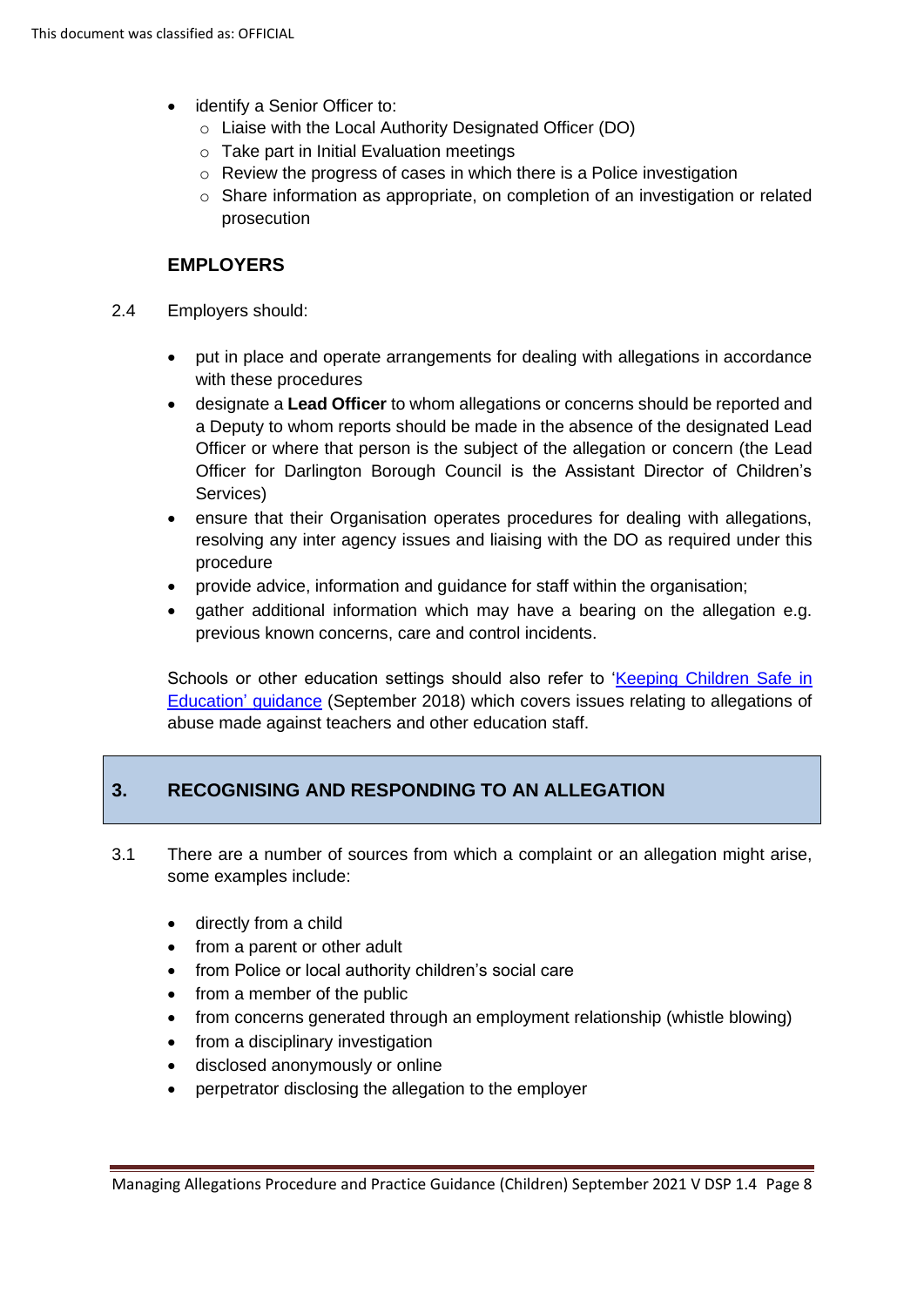3.2 Procedures need to be applied with common sense and judgement. Some allegations are so serious as to require immediate referral to Children's Social Care and the Police for investigation. Others are much less serious and at first sight may not seem to warrant consideration of a Police investigation or enquiries by Children's Social Care. However, in the interests of transparency it is important to ensure that even apparently less serious allegations are followed up and that they are examined objectively by the DO who is independent of the organisation concerned.

It is in everyone's interest to resolve cases as quickly as possible, consistent with a fair and thorough investigation. All allegations must be investigated as a priority to avoid any delay. The time taken to investigate and resolve individual cases depends on a variety of factors including the nature, seriousness and complexity of the allegation.

- 3.3 Where such allegations are made, consideration must be given to the following three strands:
	- a police investigation of a possible criminal offence
	- enquiries and assessment by Children's Social Care about whether a child is in need of protection or in need of services and
	- consideration by an employer/regulatory body of action in respect of the individual

#### **4. INITIAL CONSIDERATIONS**

- 4.1 The person to whom an allegation is first reported, should treat the matter seriously and keep an open mind. They should:
	- immediately report the matter to the Lead Officer (or Deputy in their absence)
	- if the Lead Officer is the subject of the allegation report the matter to the Deputy Lead Officer
	- consider if the child concerned has suffered, or is at risk of suffering, significant harm (see relevant section in the **Darlington Safeguarding Partnership Child** [Protection Procedures\)](https://www.darlington-safeguarding-partnership.co.uk/professionals/multi-agency-safeguarding-child-protection-procedures/) and if this is the case (or if in any doubt), make a referral to [Childrens Initial Advice Team](https://www.darlington-safeguarding-partnership.co.uk/about-us/concerned-about-a-child/) (CIAT), Children's Social Care in accordance with these Procedures and or contact the Police.
		- o Childrens Initial Advice Team contact details: telephone 01325 406252
		- o e-mail: [childrensfrontdoor@darlington.gov.uk](mailto:childrensfrontdoor@darlington.gov.uk)
		- o Police: telephone 101
	- if the concerns arise outside normal office hours, then the referral should be made to the Emergency Duty Team
		- o Emergency Duty Team contact details: telephone 01642 524552
	- make a written record of the information (where possible in the child's/adult's own words), including the time, date and place of incident, persons present and what was said
	- sign and date the written record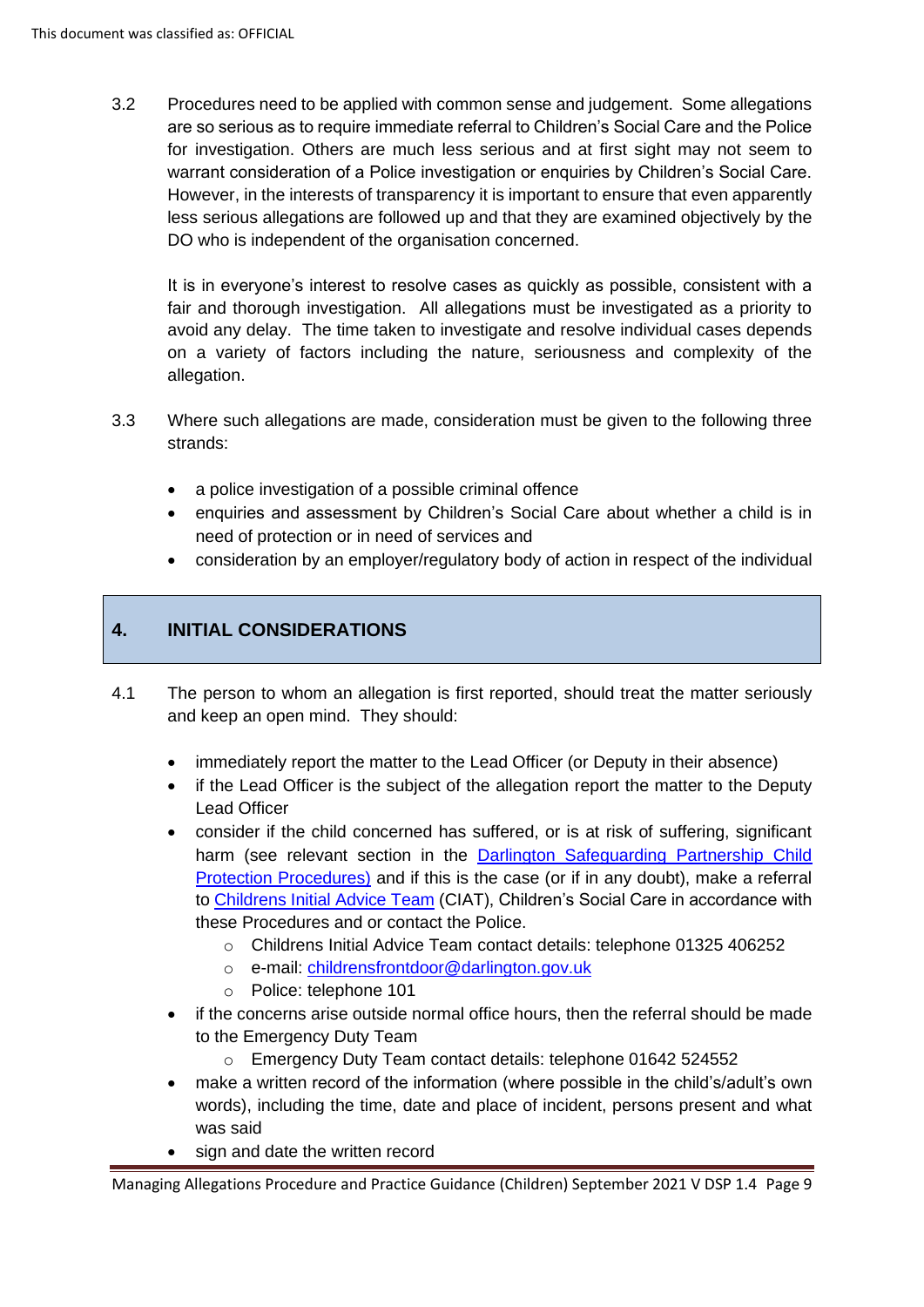They should not:

- instigate an investigation or ask leading questions if seeking clarification;
- make assumptions or offer alternative explanations:
- promise confidentiality or give assurance that the information will only be shared on a 'need to know' basis

#### 4.2 **Initial Action by the Lead Officer**

When informed of a concern or allegation, the Lead Officer should not investigate the matter or interview the member of staff, child or any potential witnesses. They should:

- report the allegation to the DO within one working day
- if a child has suffered, or is at risk of suffering significant harm ensure that a referral to [Childrens Initial Advice Team](https://www.darlington-safeguarding-partnership.co.uk/about-us/concerned-about-a-child/) has been made
- obtain written details of the concern/allegation, signed and dated by the person receiving the allegation
- acknowledge receipt of and date the written details
- record any information about times, dates and location of incident and names of any potential witnesses
- record any discussions about the child and/or member of staff, any decisions made and the reasons for those decisions.
- 4.3 Any organisation that receives information regarding an allegation that appears to meet the criteria (including the Police and Social Care) should report it to the DO **within one working day**. This should take place before any investigations commence. Reporting should not be delayed in order to gather information.

The referral should be made to the Designated Officer by telephone on **01325 406451** and follow up information can be sent if required via secure e mail to **designatedofficer@darlington.gov.uk**

If an allegation is received outside normal working hours and requires immediate attention, the lead officer should consult the Emergency Duty Team or Police and inform the DO as soon as possible.

- 4.4 Where the DO receives a complaint or an allegation from sources other than the employer, the DO should consider what information, if any, should be disclosed to the employer applying the principles of the *[Data Protection Act 2018](http://www.legislation.gov.uk/ukpga/2018/12/contents/enacted)* and *[General Data](https://assets.publishing.service.gov.uk/government/uploads/system/uploads/attachment_data/file/711097/guide-to-the-general-data-protection-regulation-gdpr-1-0.pdf)  [Protection Regulation](https://assets.publishing.service.gov.uk/government/uploads/system/uploads/attachment_data/file/711097/guide-to-the-general-data-protection-regulation-gdpr-1-0.pdf) (GDPR)* and Darlington Safeguarding Partnership *[Information](https://darlington-safeguarding-partnership.co.uk/professionals/multi-agency-safeguarding-child-protection-procedures/)  [Sharing Protocol.](https://darlington-safeguarding-partnership.co.uk/professionals/multi-agency-safeguarding-child-protection-procedures/)*
- 4.5 In all cases, the information shared and reasons for doing so and subsequent action taken should be recorded by the DO for each referral received. The DO is required to maintain an allegations data base and to file all written information including meeting minutes in the electronic folder.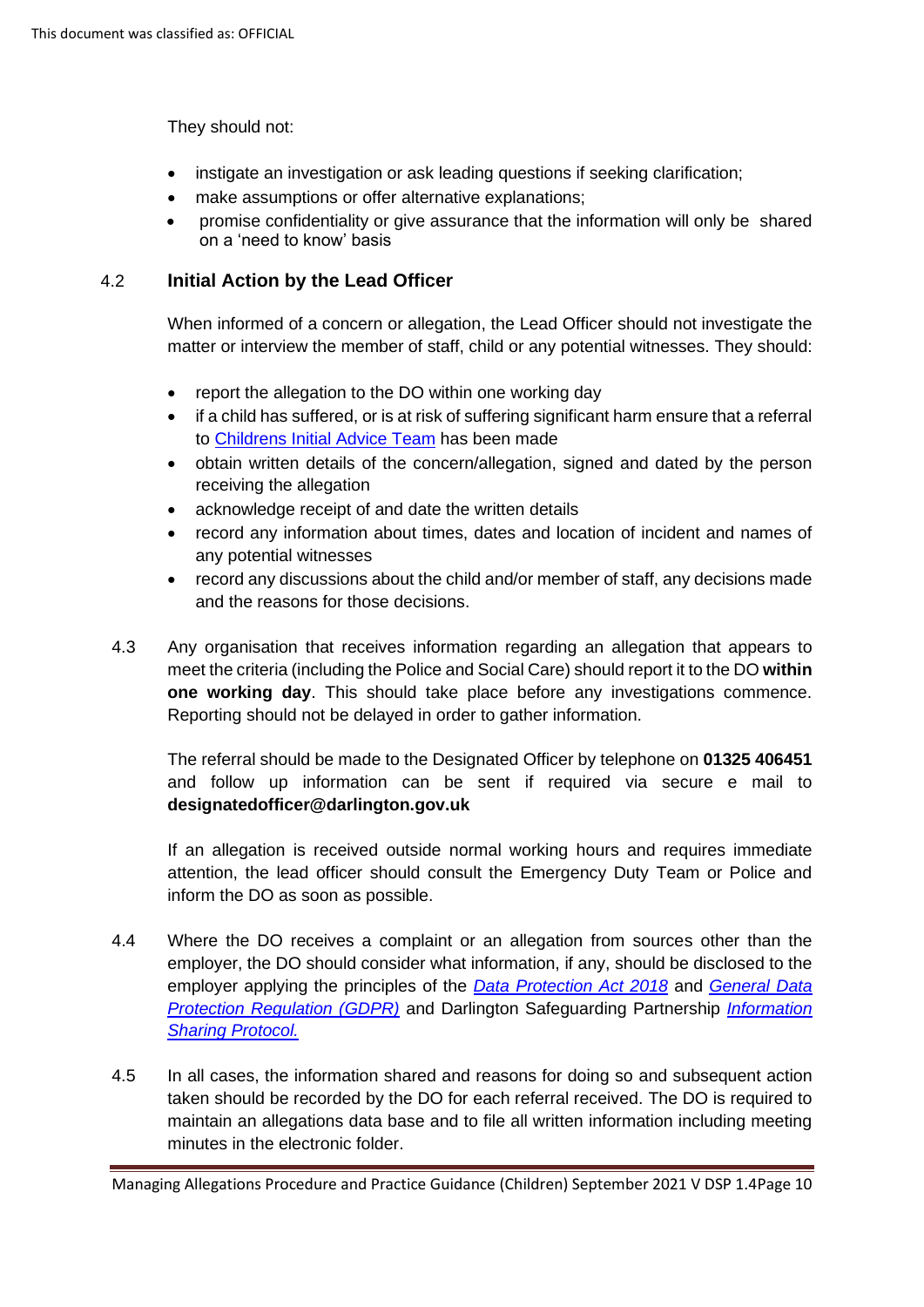- 4.6 The DO and Lead Officer will discuss the concerns and where necessary obtain further details of the allegation and the circumstances in which it was made. The discussion should consider the credibility of the information, whether criminal offences may have been committed, whether the matter has been reported to the police or the Childrens Initial Advice Team and whether disciplinary action is appropriate. If there is cause to suspect that a child is suffering or is likely to suffer significant harm, the DO should advise the employer to refer the case to the Childrens Initial Advice Team. If necessary, the DO will make the referral to the Childrens Initial Advice Team.
- 4.7 The Police must be consulted about any case in which a criminal offence may have been committed. In circumstances where the criteria for a child protection referral and strategy meeting are not met, but a Police investigation might be needed, the DO should immediately inform the Police and convene an initial evaluation meeting (see paragraph 6.4).
- 4.8 Where there are concerns regarding the conduct or behaviour of an individual which raises concerns about their suitability to work with children, but the threshold criteria for a child protection referral are not met, an initial evaluation meeting should be convened. (See paragraph 6.4) In some circumstances for example when the action needed to be taken is evident, a telephone discussion between the relevant parties may be appropriate instead of convening a meeting.
- 4.9 Where the safety of other children is in question as a result of the allegation, consideration should be given to implementing Darlington Safeguarding Partnership *[organised or multiple abuse procedure.](https://www.darlington-safeguarding-partnership.co.uk/professionals/multi-agency-practice-guidance/)*

#### 4.10 **Direct referrals to the Police and/or Children's Social Care**

Where a referral is made directly to the Childrens Initial Advice Team, they will consult with the DO and the Police and the Lead Officer in the relevant agency or organisation. If a referral is made to the Police first, the officer who receives it should report it to the relevant Safeguarding Team without delay and he/she should in turn inform the DO.

# **5. INFORMATION SHARING AND DATA PROTECTION**

5.1 Effective information sharing is vital to safeguarding and promoting the welfare of children and young people. *[The Data Protection Act 2018](http://www.legislation.gov.uk/ukpga/2018/12/contents/enacted) an[d General Data Protection](https://assets.publishing.service.gov.uk/government/uploads/system/uploads/attachment_data/file/711097/guide-to-the-general-data-protection-regulation-gdpr-1-0.pdf)  [Regulation \(GDPR\),](https://assets.publishing.service.gov.uk/government/uploads/system/uploads/attachment_data/file/711097/guide-to-the-general-data-protection-regulation-gdpr-1-0.pdf)* the *[Human Rights Act 1998](https://www.legislation.gov.uk/ukpga/1998/42/contents)* and the *[Freedom of Information Act](https://www.legislation.gov.uk/ukpga/2000/36/contents)  [2000](https://www.legislation.gov.uk/ukpga/2000/36/contents)* are the main legislative frameworks governing how, what and in what circumstances information may be shared. See also the *[Darlington Protocol for](https://www.darlington-safeguarding-partnership.co.uk/professionals/multi-agency-practice-guidance/)  [collaborative working and information sharing between professionals to protect](https://www.darlington-safeguarding-partnership.co.uk/professionals/multi-agency-practice-guidance/)  [children and vulnerable adults.](https://www.darlington-safeguarding-partnership.co.uk/professionals/multi-agency-practice-guidance/)*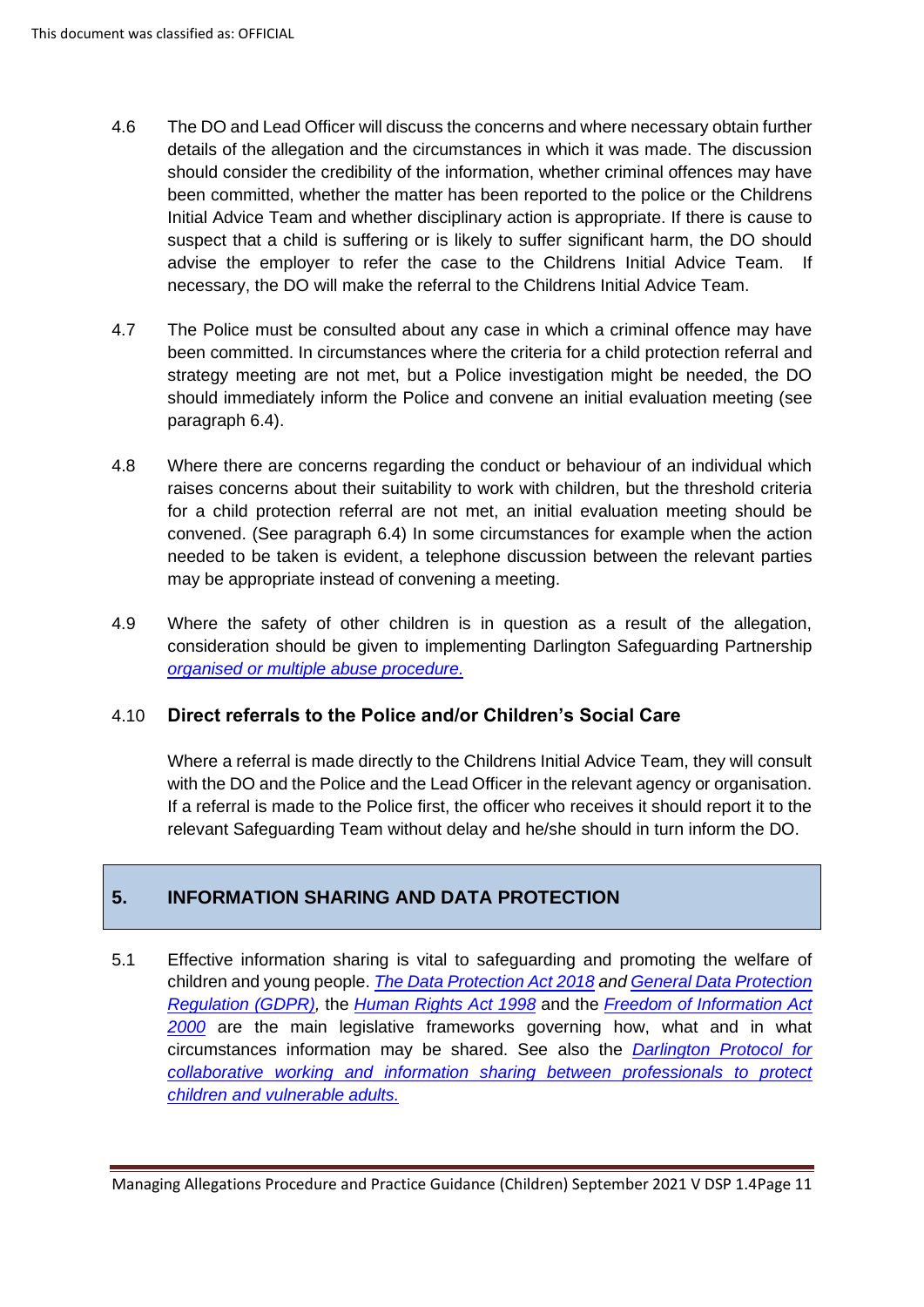# **Informing the parent/carer and/or child**

5.2 If the parents/carers of the child are not already aware of the allegation the DO in consultation with colleagues in the Police and Social Care, will advise the Employer about when and how to do this. In some circumstances, the parent will need to be told straight away; for example, if the child has been injured or requires medical treatment. The parents and the child should be helped to understand the processes involved. The 'voice of the child' must be considered in the management of allegations process and the DO should ascertain that this has been actioned.

#### **Informing the referred person**

- 5.3 The Employer should seek advice from the DO and the Police about how much information should be disclosed to the referred person. Subject to the restrictions on the information that can be shared, the Employer should as soon as possible inform the referred person about the nature of the allegation, how enquiries will be conducted and the possible outcome. The referred member of staff should:
	- be treated fairly and honestly and helped to understand the concerns expressed and processes involved
	- be provided with support throughout the investigative process and advise them to seek support from their trade union representative if they have one
	- be kept informed of the progress and outcome of any investigation and the implications for any disciplinary process and be given a named point of contact in the organisation
	- be given access to welfare counselling or medical support where provided
	- if suspended, make arrangements for the individual be kept up to date about events in the workplace

Information for those facing an allegation is available. See guidance for staff and [volunteers facing an allegation.](https://www.darlington-safeguarding-partnership.co.uk/professionals/managing-allegations/)

#### **Informing Ofsted**

5.4 The employer has a duty to inform Ofsted of any allegation or concern made against a member of staff in any day care establishment, which provides a service for children under the age of eight. Local Authority Children's Social Care has a duty to inform Ofsted of all allegations made against a foster carer, prospective adopter or member of staff in a residential child care facility. The DO will inform Ofsted if the allegation is against a registered childminder. Ofsted should be invited to attend any safeguarding strategy meeting or initial evaluation meeting and kept informed of the progress of the case and the outcome.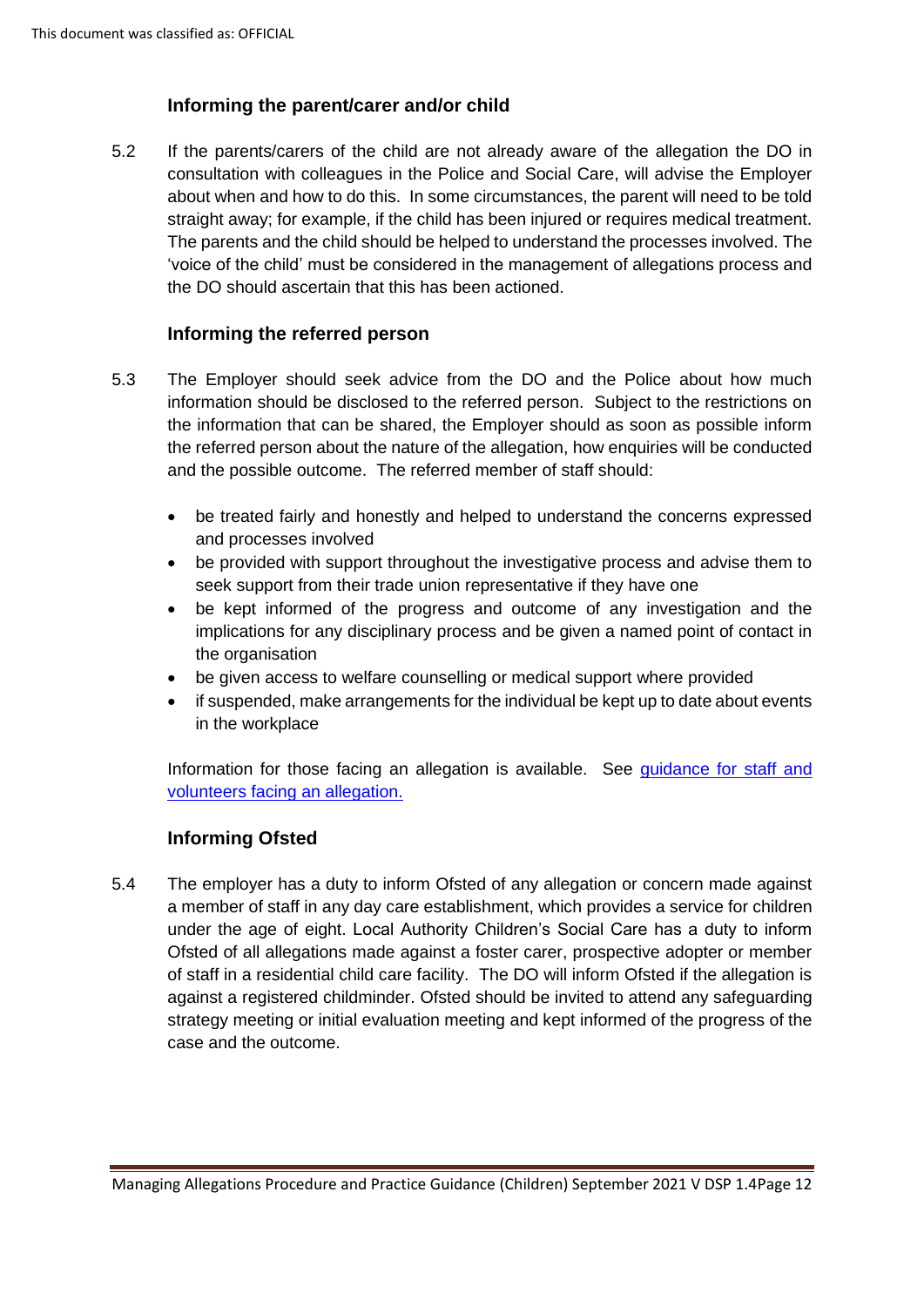# **6. INITIAL ACTION**

#### **Child Protection Strategy Meeting and DO Initial Evaluation Meeting**

- 6.1 If there is reason to suspect a child is suffering or is likely to suffer significant harm, a Child Protection Strategy Meeting will be held in accordance with S47 of the Children Act 1989. The DO initial evaluation meeting can be held as an integral part of this process with the two meetings being held consecutively. Holding the meetings consecutively and sharing the information during the strategy meeting stage is an effective use of resources and means that information sharing does not have to be duplicated.
- 6.2 The strategy meeting will focus on the welfare and safety of the child and will be chaired by a Children's services Team Manager. The DO should be invited to attend this meeting and where appropriate the employer should also attend. If the Chair of the strategy meeting deems that it is not appropriate for the employer to attend the strategy meeting the DO will agree with the Chair what information can be subsequently shared with the employer and the initial evaluation meeting which will include the employer will be held after the strategy meeting has taken place. The strategy meeting will:
	- consider whether there should be a Section 47 enquiry
	- consider the current allegation in the context of any previous allegations or concerns
	- where appropriate, take account of any entitlement by staff to use reasonable force to take control or restrain children
	- consider whether an organised or multiple abuse investigation is applicable (see [organised and complex abuse procedure\)](https://www.darlington-safeguarding-partnership.co.uk/professionals/multi-agency-practice-guidance/)
	- ensure that arrangements are made to protect the children involved and any other children affected, including taking emergency action where needed
	- consider what support should be provided to children who may be affected
	- consider the implications for parents/carers particularly if allegations involve a number of potential child victims
	- agree dates for future review meetings
- 6.3. Following the strategy meeting the DO should convene and chair an Initial Evaluation meeting with the employer, to consider the action required in respect of the employee subject to the allegation. The meeting should consider whether it is necessary to suspend the employee and how to take matters forward in respect of employment issues and disciplinary processes when a criminal investigation is being undertaken. Disciplinary action will be deferred until completion of the police enquiries and/or prosecution. The DO should minute the decisions made in the initial evaluation meeting and future actions which are to be taken in terms of the employment of the individual. (See para 6.5 for actions that should be considered). In some circumstances (for example when the employer has been present throughout the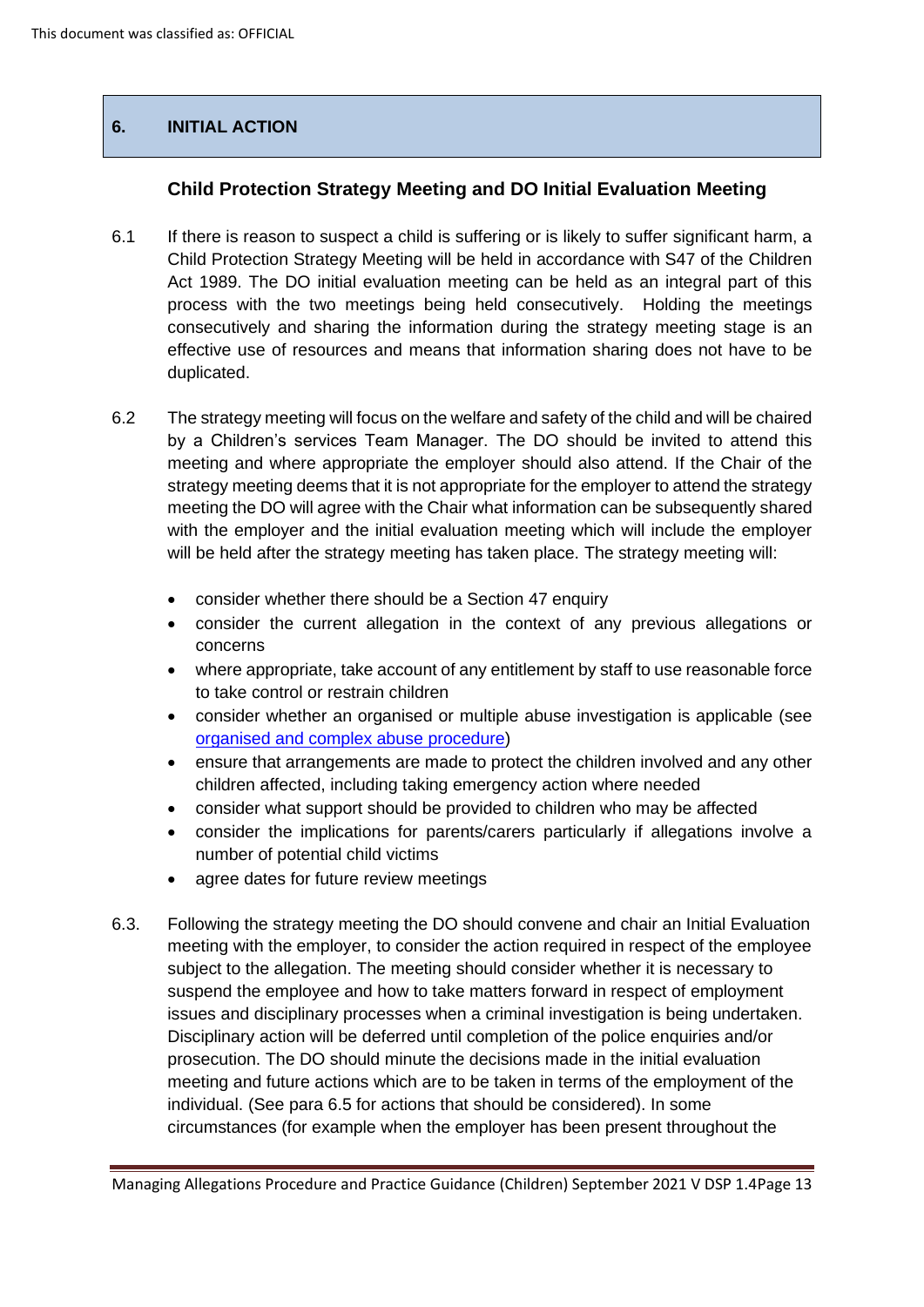strategy meeting) it may be appropriate to agree and record the initial evaluation meeting tasks within the strategy meeting.

- 6.4 If a Strategy Meeting is not required as the child is not at risk of significant harm, the DO will convene and chair an initial evaluation meeting. The DO should convene the meeting with the Police, the employer's Lead Officer and any other agencies involved with the child. Where a decision is made that neither Children's Social care nor the Police are required to continue any involvement, the DO should discuss next steps with the employer's lead officer in sufficient time so that appropriate action can be taken. In those circumstances options open to the employer range from taking no further action to suspension, dismissal or a decision not to use the person's services in future.
- 6.5 The initial evaluation meeting should:
	- consider the allegation and whether any investigation under disciplinary procedures is required
	- discuss any previous allegations or concerns
	- decide whether there should be a police investigation
	- plan enquiries if needed, allocate tasks and set timescales
	- decide what information can be shared, with whom and when
	- consider what support should be made available to the member of staff, the child and his/her family and any others who may be affected
	- ensure that investigations are sufficiently independent
	- make recommendations where appropriate regarding suspension or alternatives to suspension
	- identify a lead contact within each agency (this may be the lead officer or deputy)
	- agree procedures for reviewing investigations and monitoring progress by the DO having regard to target timescales
	- consider any issues for the attention of senior management (e.g. media strategy or resource implications)
	- consider whether a referral to the DBS or other regulatory body should be made and by whom
	- consider risk assessments to inform the employer's safeguarding arrangements
	- consider the individual's own children/those within their family/any other children they have contact with, and whether a referral needs to be made to Children's Social Care regarding any child within this group
	- agree dates for future Allegation Management Meetings

# **Suspension**

6.6 The possible risk of harm to children posed by the referred person needs to be evaluated and managed effectively in respect of the children involved in the allegations, and any other children who may be at risk in the referred member of staff's home, work or community life. In some cases, the employer may consider suspending the member of staff. Suspension is a neutral act and is not automatic.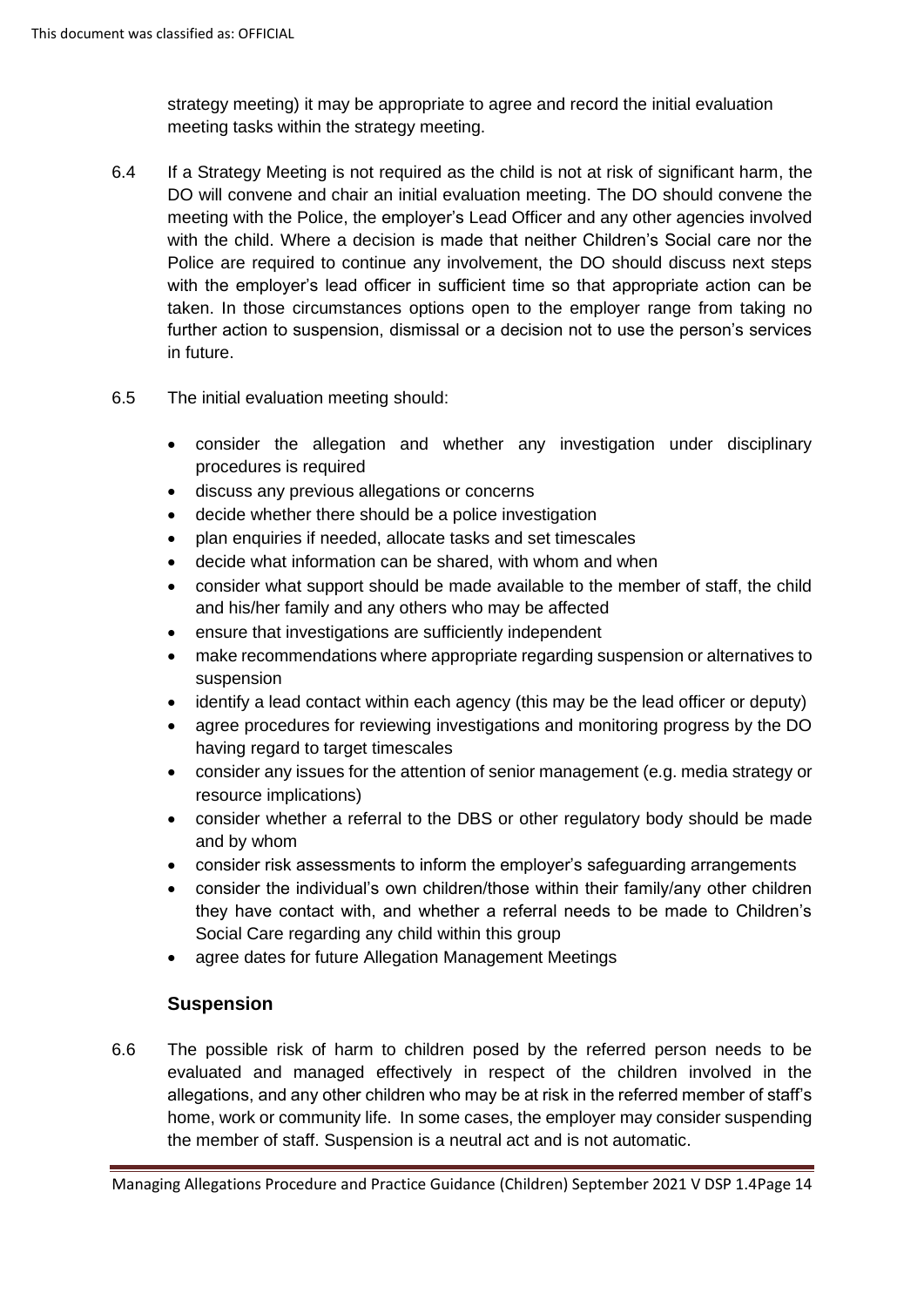Employers must consider carefully whether the circumstances of a case warrant a person being suspended from contact with children until the allegation is resolved. If suspension is deemed appropriate, the reasons and justification should be recorded, and the individual notified of the reasons.

- 6.7 Suspension should be considered where:
	- there is cause to suspect a child/children is at risk of significant harm
	- the allegation warrants investigation by the Police
	- the allegation is so serious that it might be grounds for dismissal
	- there is cause to suspect that the individual has the potential to intimidate a person(s) whom they know or believe to be involved
	- there is cause to suspect that the individual may have the potential to destroy or contaminate evidence related to the investigation
	- other circumstances particular to the case that warrant suspension
- 6.8 Neither the DO nor the Police nor Children's Social Care can require an employer to suspend a member of staff or volunteer. The power to suspend is vested in the employer alone, in consultation with its HR department. However, where a Strategy Meeting or initial evaluation meeting concludes that there should be enquiries by Children's Social Care and/or investigation by the Police, the DO should canvass the Police and Children's Social Care as to their views about whether the accused member of staff needs to be suspended from contact with children, to inform the employer's consideration of suspension. Consideration at this stage should also be given to the need to refer the matter to the [Disclosure and Barring Service.](https://www.gov.uk/government/organisations/disclosure-and-barring-service)
- 6.9 The Lead Officer in liaison with HR department within the organisation should also consider whether the result that would be achieved by immediate suspension could be obtained by alternative arrangements. Based on an assessment of risk, the following alternatives should be considered by the Lead Officer before suspending an individual:
	- Temporary redeployment within the same establishment but ensuring that the individual does not have direct contact with the child or children concerned
	- Temporary redeployment to alternative work which does not involve unsupervised access to children, within the same establishment or at a different location
	- Providing an assistant to be present when the individual has contact with children, or
	- Moving the child or children where they will not come into contact with the member of staff, making it clear that this is not a punishment and parents have been consulted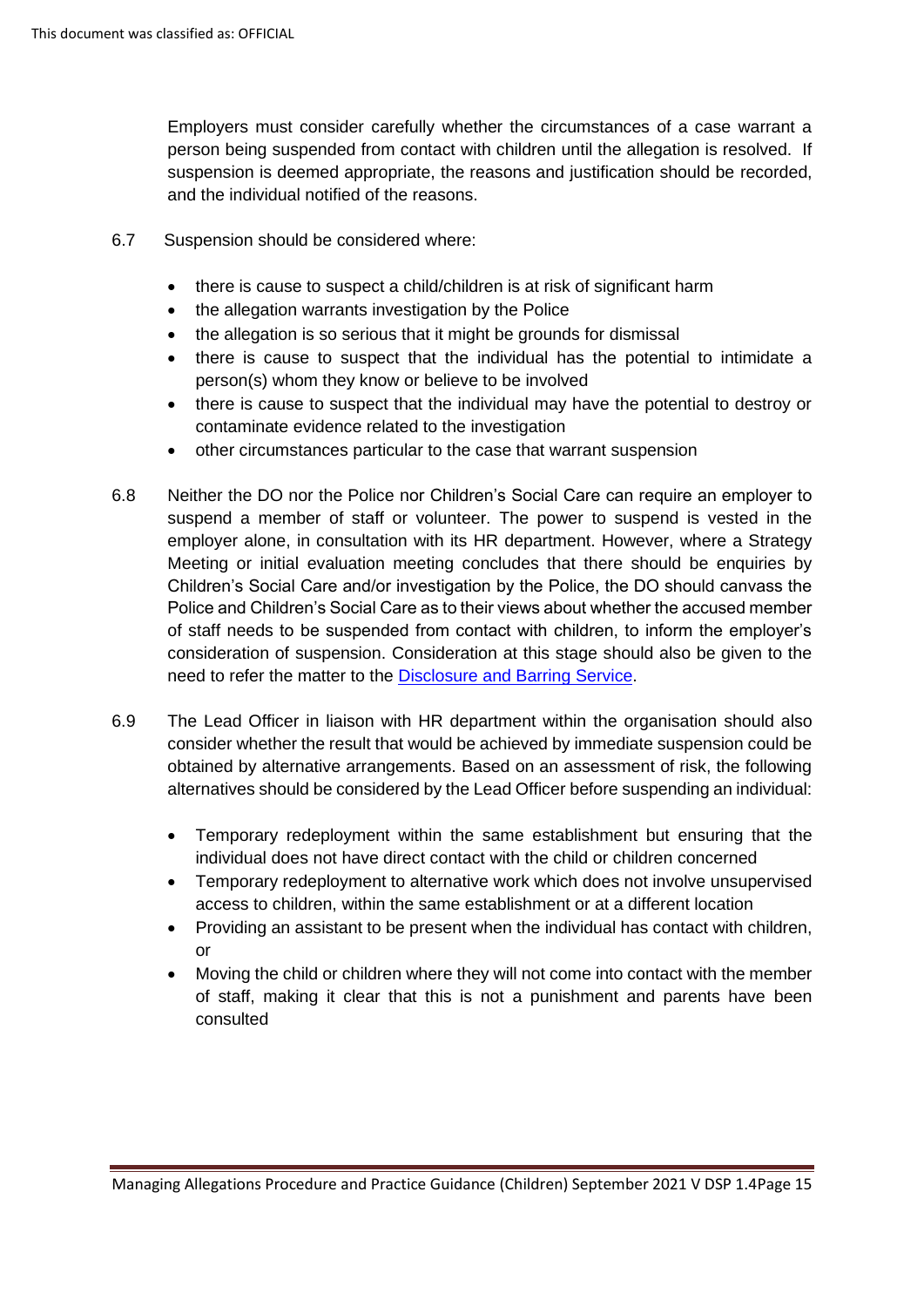# **Review Meeting**

6.10 If necessary, a review initial evaluation meeting should be held to ensure that all tasks have been completed and where appropriate, agree an action plan for future practice based on lessons learned.

#### **Allegations Against Staff in Their Personal Lives**

- 6.11 If an allegation or concern arises about a member of staff outside of their work with children and this may present a risk of harm to children for whom the member of staff is responsible, the general principles outlined in these procedures will still apply. Decisions regarding the sharing of information should be based on the principles of the [Darlington Protocol for collaborative working and information sharing between](https://www.darlington-safeguarding-partnership.co.uk/professionals/multi-agency-safeguarding-child-protection-procedures/)  [professionals to protect children and vulnerable adults.](https://www.darlington-safeguarding-partnership.co.uk/professionals/multi-agency-safeguarding-child-protection-procedures/) The disclosure of information should be proportionate to the circumstances and shared as follows:
	- where necessary and relevant (not simply all of the information held)
	- with relevant people who need all or some of the information
	- where there is a specific need for that information to be shared at that time

Consideration should be given to deciding whether the concern justifies:

- approaching the member of staff's employer for further information, in order to assess the level of harm
- inviting the employer to an initial evaluation meeting

If the allegations arising from the employee's private life result in a S47 Child Protection Investigation or a criminal investigation and there are concerns about their suitability to work in a position of trust, then it is more likely that it is necessary for the DO to inform the employer and convene an Allegation Management meeting.

The Designated Officer should assess the transferable risk from the actions of the employee in their personal life which resulted in the allegation to the role of the employee in the workplace, for example where a person who works with children is involved in a domestic abuse incident or an offence involving violence or sexual assault may be unsuitable to work with children.

#### *If the member of staff lives in a different authority area to that which covers their workplace, liaison should take place between the relevant agencies in both areas.*

- 6.12 In some cases, an allegation may be made against an individual closely associated with an employee (for example an adult child or partner) who may present a risk of harm to children with whom the member of staff has contact in the course of their work. In these circumstances the initial evaluation meeting should consider:
	- the ability and/or willingness of the employee to adequately protect the children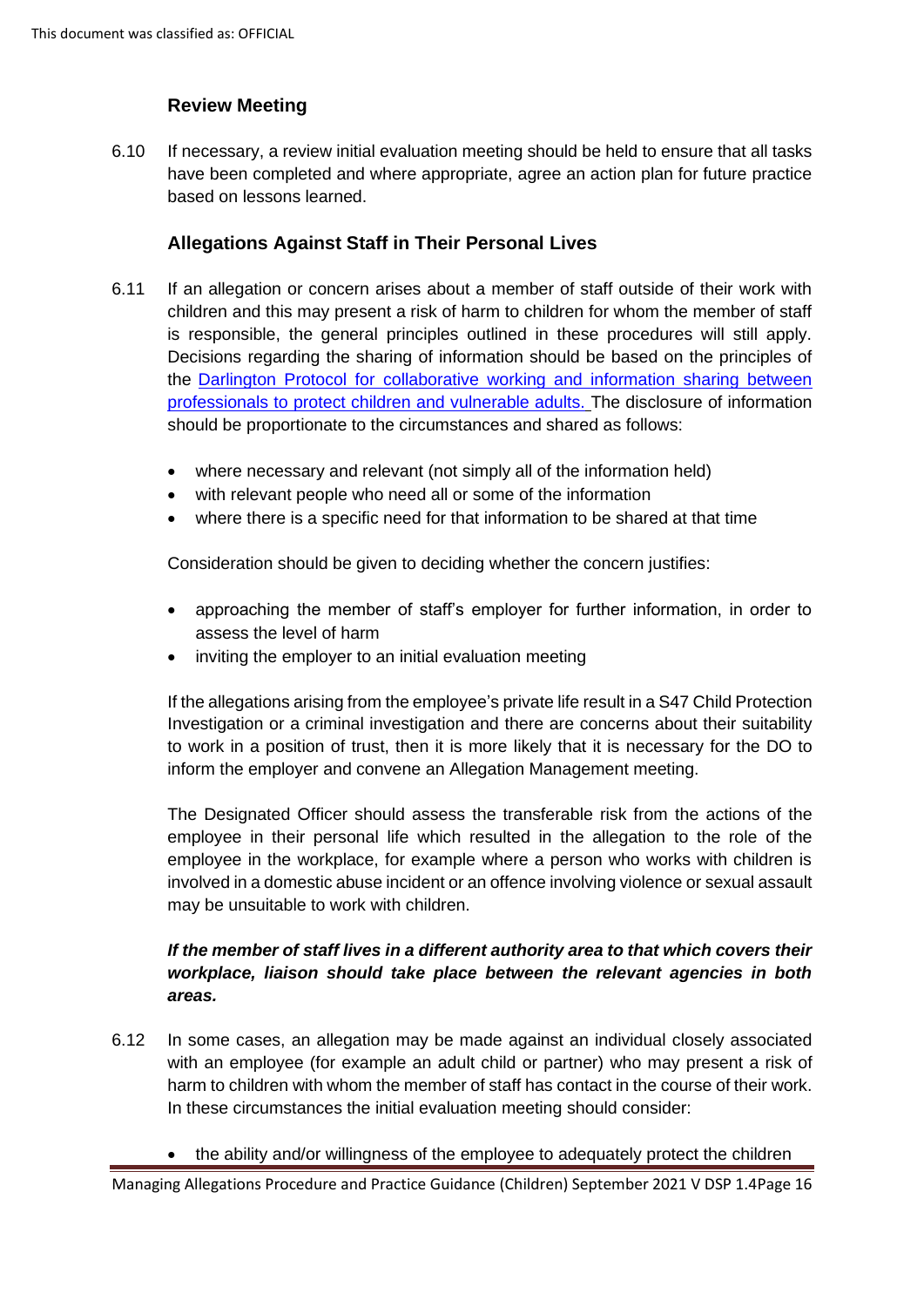- whether measures need to be put in place to ensure their protection;
- whether the role of the staff member is compromised.
- 6.13 In cases involving allegations relating to an employee's private life or individuals closely associated with the employee consideration must be given to the need to suspend the employee in accordance with paras 6.6 – 6.9.

#### **Organised or multiple abuse**

6.14 Investigators should be alert to signs of organised or multiple abuse and the involvement of other perpetrators or institutions. They should consider whether the matter should be dealt with in accordance with [organised or multiple abuse](https://www.darlington-safeguarding-partnership.co.uk/professionals/multi-agency-practice-guidance/) procedures which, if applicable, will take priority. Historical allegations should be responded to in the same way as contemporary concerns. It will be important to ascertain if the person is currently working with children and, if so, to consider whether the current employer should be informed.

#### **Whistle-Blowing/Confidential Reporting Policy**

6.15 All staff should be made aware of the Organisation's whistle-blowing / confidential reporting policy and feel confident to voice concerns about the actions or attitude of colleagues. If a member of staff believes that a reported allegation or concern is not being dealt with appropriately by their Organisation, they should report the matter to the DO.

#### **Conflict of Interest/Impartiality**

- 6.16 Any person involved in the consideration and/or investigation of an allegation must declare any possible conflict of interest for example, if the allegation relates to someone known to them such as a relative, friend, colleague, or someone from an organisation to which they are affiliated.
- 6.17 Investigations and considerations of an allegation must be considered objectively and impartially. Depending on the circumstances this may require:
	- use of staff who are sufficiently separate from the line management of the person subject to the allegation
	- an arrangement with the Police, Children's Social Care team and DO from a different part of the County or an arrangement with another police or local authority
	- use of an Independent investigator

#### **Cross Boundary Considerations**

6.18 Allegations or concerns may be raised about individuals who work within more than one local authority. When this occurs the DO receiving the information should contact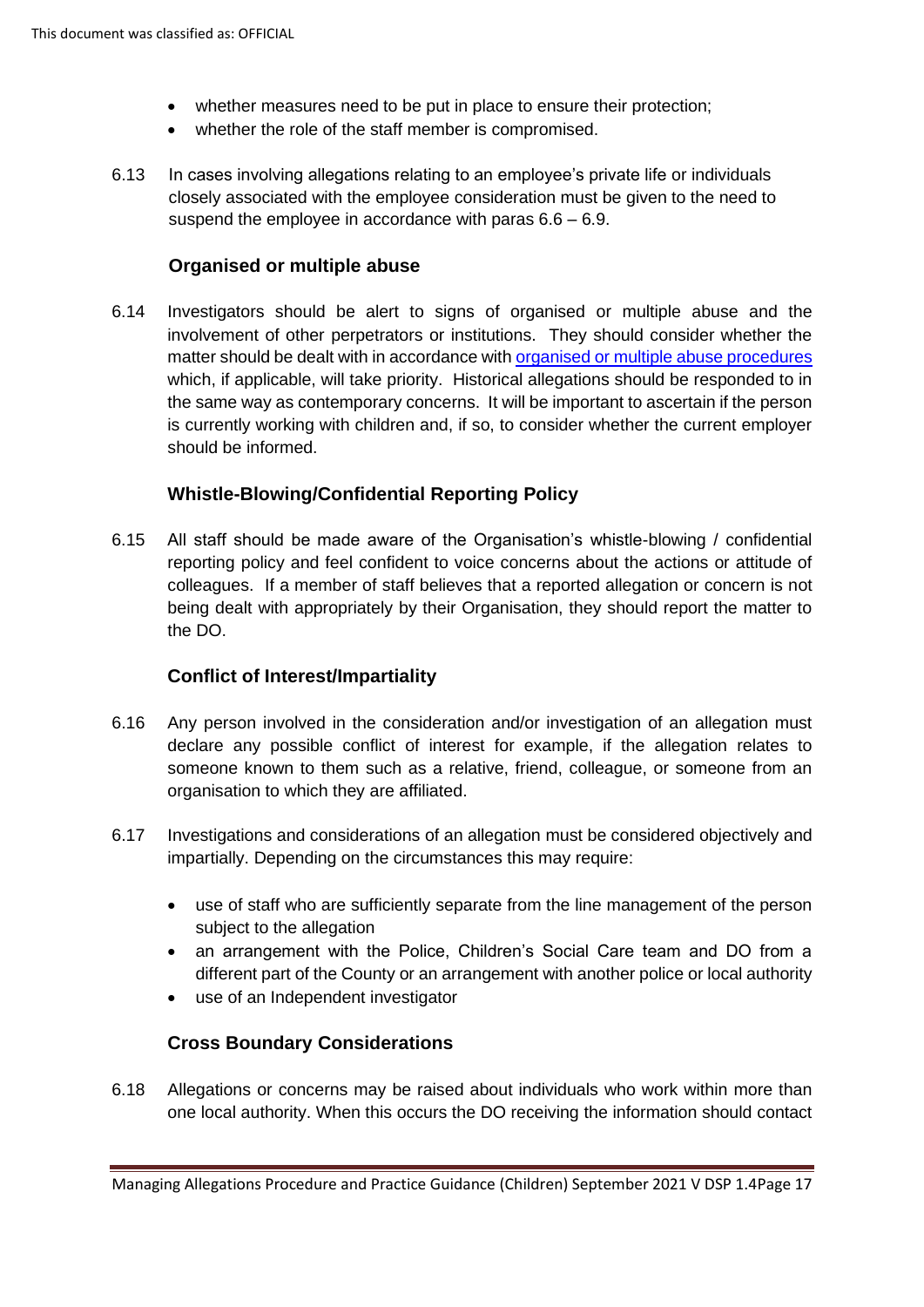the DO in the area(s) where the individual is also known to work or have contact with children.

- 6.19 If concerns arise in an individual's private life that have a bearing on their work with children in another authority, the DO should contact the DO for that area and offer to attend an initial evaluation meeting to share information and agree any action necessary.
- 6.20 Responsibility will ordinarily rest with:
	- the local authority where the subject has substantive employment
	- if self-employed the local authority where he/she resides
	- for volunteers the local authority for the area where he/she has a substantive roles or area in which he/she resides
	- agency/supply staff the local authority where the allegation has arisen
	- multiple subjects/victims the local authority in which the concerns have arisen
- 6.21 The [Adult Managing Allegations: People Working in a 'Position of Trust' Policy](https://www.darlington-safeguarding-partnership.co.uk/professionals/managing-allegations/) should be used when there is a need to share information between authorities that is relevant to an individual who may also work with vulnerable adults.

#### **Agency Staff**

6.22 In the case of agency, supply and contract staff, normal disciplinary procedures may not apply. In these circumstances the DO, employer and contract manager (where appropriate) should work jointly with the providing agency in deciding whether to continue to use the person's services, or provide future work with children, and if not whether to make a report for consideration of barring or other action.

If it is identified that the individual is employed by more than one independent supply agency, the local authority in which he/she is currently employed will take the lead in terms of co-ordination.

If the individual works for several supply agencies and the concern relates to an individual's suitability, for example, their behaviour outside of the employment, coordination being undertaken by the local authority in which he/she normally resides.

#### **Self-employed/ Organisations without Managers**

6.23 Occasionally allegations or concerns will arise that relate to individuals who are not contractually linked to a line management structure and/or conventional HR arrangements, for example, providers of tuition in the home. It is important that responses to these situations are as robust as they would be for other sectors of the children's workforce. The DO should arrange for information from professionals to be shared in the normal way in order to assess risk. A strategy or initial evaluation meeting would generally be required in such circumstances and if there is to be a criminal or Section 47 investigation, this should continue and the police or social care should be asked to explain the Allegations Management process to the individual about whom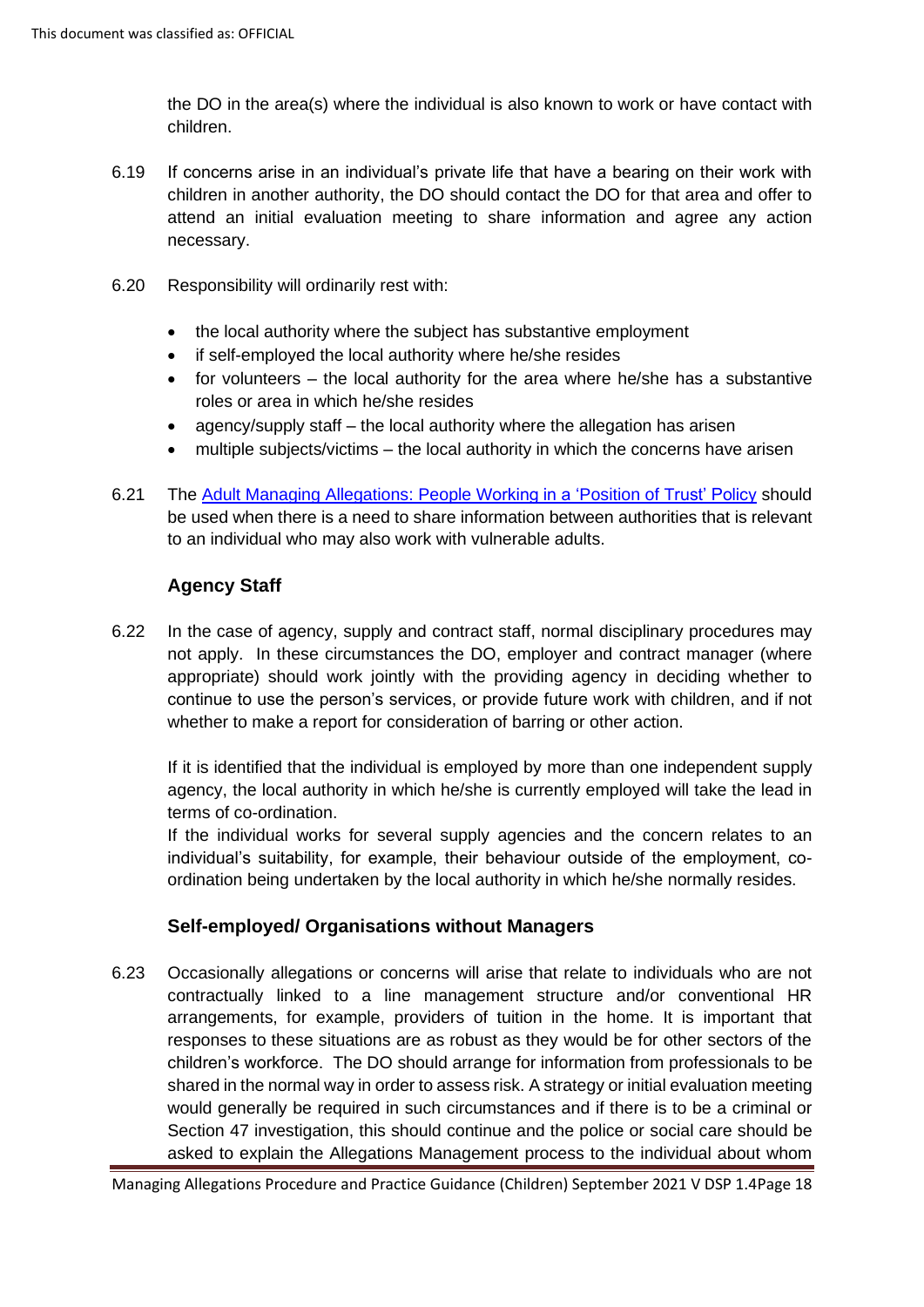the allegation has been made so that they are aware that their employment might be affected (i.e. if there are bail conditions).

# **7. PROGRESS AND OUTCOMES**

#### **Monitoring Progress**

7.1 The DO should monitor and record the progress of each case on a regular basis, at least every 28 days depending on the complexity of the case. This could be by way of a review meeting or by direct communication with the Police, Children's Social Care or the Employer. Where target timescales cannot be met, the DO should record the reasons.

All agencies should continue to review the case and inform the DO of any significant developments.

7.2 If a police investigation is to be conducted, the police should aim to complete their enquiries as quickly as possible and keep progress of the case under review. They should at the outset set a target date for reviewing progress of the investigation and consulting with the Crown Prosecution Service (CPS) about whether to proceed with the investigation, charge the individual with an offence, or close the case, that review should take place no later than four weeks after the strategy or initial evaluation meeting<sup>1</sup>. It is an expectation that where applicable the police officer provides the DO with regular updates in respect of the investigation.

#### **No Further Action**

- 7.3 Where it is agreed that no further action is to be taken regarding the allegation, the decision and justification should be recorded by both the Lead Officer and the DO. The Lead Officer should:
	- agree what information should be put in writing to the individual concerned
	- identify any action in respect of those who made the initial allegation and
	- consider what information should be shared with the child and their parents/carers and by whom.

# **Confidentiality**

7.4 During the investigation the police should obtain consent from the individuals concerned to share the statements and evidence they obtain with the employer and/or Regulatory Authority, for disciplinary purposes, applying the principles of the *[Data](http://www.legislation.gov.uk/ukpga/2018/12/contents/enacted)  [Protection Act 2018](http://www.legislation.gov.uk/ukpga/2018/12/contents/enacted)* and *[General Data Protection Regulation \(GDPR\).](https://assets.publishing.service.gov.uk/government/uploads/system/uploads/attachment_data/file/711097/guide-to-the-general-data-protection-regulation-gdpr-1-0.pdf)* This will enable

<sup>1</sup> Paragraph 178 (page 47), Keeping Children Safe in Education 2016

Managing Allegations Procedure and Practice Guidance (Children) September 2021 V DSP 1.4Page 19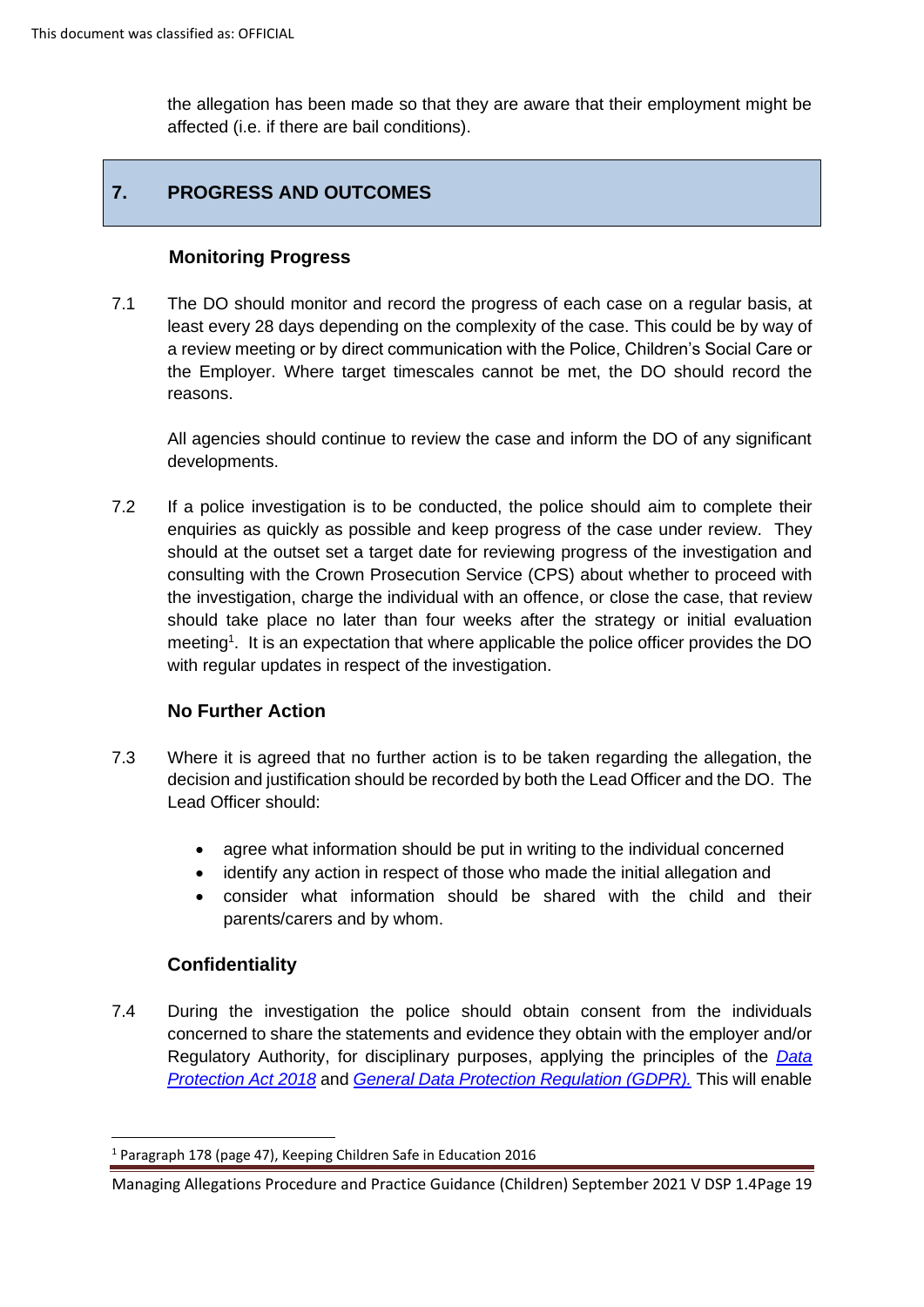the Police and the Crown Prosecution Service (CPS) to share relevant information without delay at the conclusion of the investigation or any court case.

Children's Social Care should also obtain consent when making enquiries so that any information that is relevant to a disciplinary case can be passed on to the employer or Regulatory Authority.

7.5 Every effort should be made to maintain confidentiality and guard against unwanted publicity whilst an allegation is being investigated or considered. Information should be restricted to those who have a need to know in order to protect children, facilitate enquiries and manage disciplinary processes. In accordance with the National Police Chiefs Council (NPCC) Guidance the Police will not provide identifying information to the press or media until a person is convicted, other than in exceptional circumstances. In such cases the reasons should be documented, and partner agencies consulted beforehand.

The child and parents or carers can be informed about the outcome of any disciplinary process but they do not have access to the deliberations of a disciplinary hearing nor the information taken into account in reaching the decisions in the hearing, applying the principles of the *[Data Protection Act 2018](http://www.legislation.gov.uk/ukpga/2018/12/contents/enacted)*.

# **Restrictions on Identifying Teachers Against Whom Allegations of Criminal Misconduct Have Been Made**

7.6 The Education Act 2011 introduced reporting restrictions preventing the publication of any material that may lead to the identification of a teacher who has been accused by or on behalf of a pupil from the same school (where identification would identify the teacher as the subject of the allegation). The reporting restrictions apply until the point that the accused person is charged with an offence, or until the Secretary of State or the General Teaching Council for Wales publishes information about an investigation or decision in a disciplinary case arising from the allegation. The reporting restrictions will cease to apply if the individual to whom the restrictions apply effectively waives their right to anonymity by going public themselves or by giving their written consent for another to do so, or if a judge removes restrictions in response to a request to do so. Breaching the reporting restrictions is a criminal offence.

The Lead Officer should take advice from the DO, police and children's social care to agree the following:

- who needs to know and exactly what information can be shared
- how to manage speculation, leaks and gossip
- what, if any information can be reasonably given to the wider community to reduce speculation and
- how to manage press interest if and when it should arise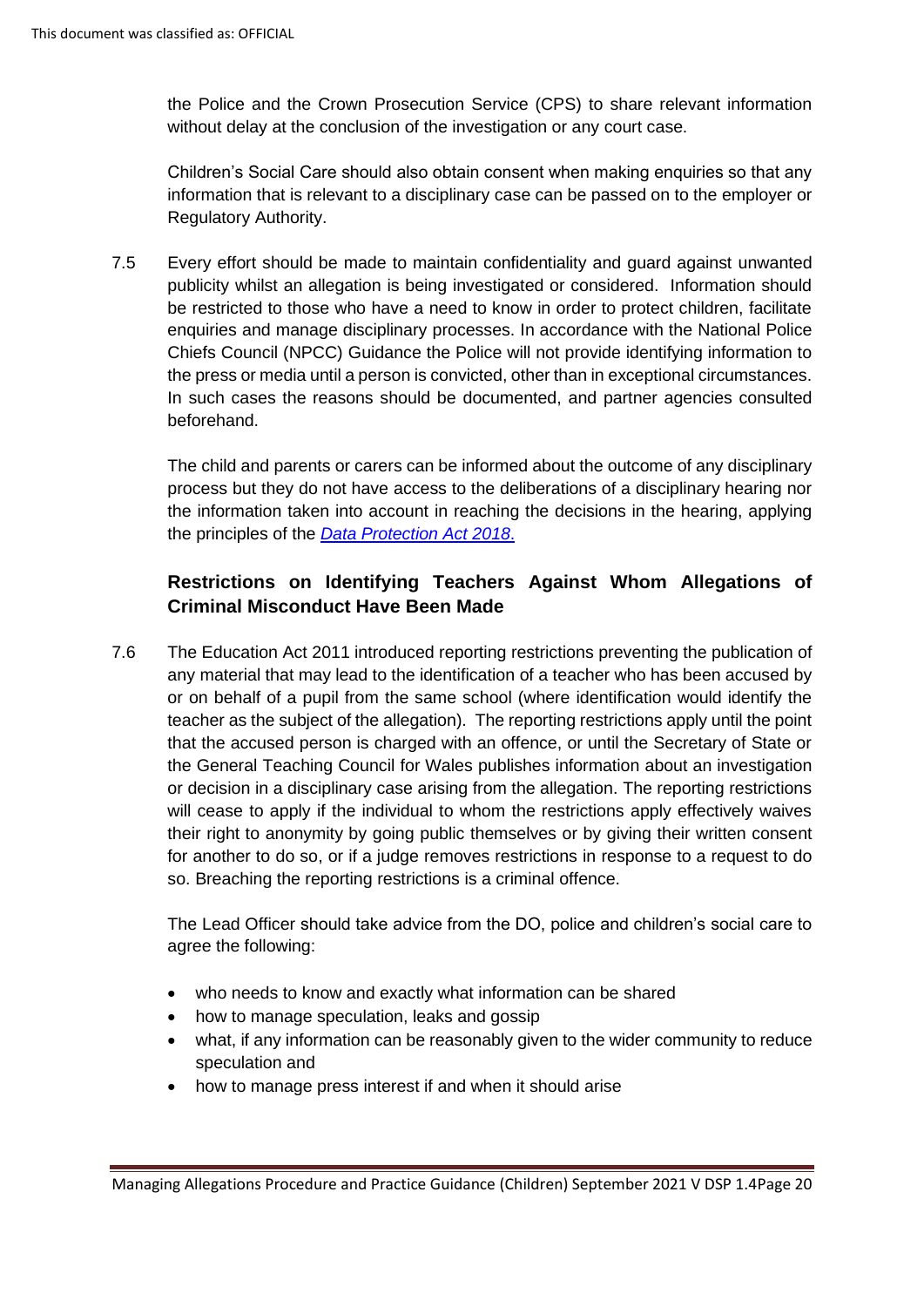Please note this provision applies only to teachers, not to other staff in educational establishments, however it is good practice which should be considered by all employers.

#### **Support**

- 7.7 The employing organisation, together with Children's Social Care and/or the Police where involved, should consider the impact upon the child and provide appropriate support. Liaison between agencies should consider how the child's needs are addressed.
- 7.8 As soon as practicable after an allegation has been received, the referred member of staff should be advised to contact their union or professional association. The employing organisation should alert their HR advisors in order that support can be offered via the organisation's occupational health or wellbeing arrangements in accordance with the employer's procedures. The leaflet ['Guidance for Staff Facing an](https://www.darlington-safeguarding-partnership.co.uk/professionals/managing-allegations/)  [Allegation'](https://www.darlington-safeguarding-partnership.co.uk/professionals/managing-allegations/) should also be provided when appropriate.

#### **Disciplinary Process and Investigation**

- 7.9 Where an investigation by the police or Children's Social Care is unnecessary or has been completed, the Lead Officer will need to determine if any further disciplinary/internal investigation is required. The DO should discuss disciplinary measures with the Lead Officer and/or the employer's HR representative. The discussion should consider any potential misconduct or gross misconduct on the part of the member of staff and take into account:
	- information provided by the Police and/or Children's Social Care
	- the result of any investigation;
	- the different standard of proof in disciplinary and criminal proceedings.

The decision to instigate disciplinary proceedings lies with the Employer, who will adhere to their own organisational HR policy and procedures.

- 7.10 In the case of supply, contract or volunteer workers, normal disciplinary procedures may not apply. In these circumstances, the DO and employer should act jointly with the providing agency in deciding whether to continue to use the individual's services, provide future work with children, or whether to make a report to the Disclosure and Barring Service (DBS) for consideration of barring the individual or other action.
- 7.11 If formal disciplinary action is not required the employer should institute any agreed actions arising from the Initial Evaluation Meeting **within three working days**. If a disciplinary hearing is required and can be held without further investigation, the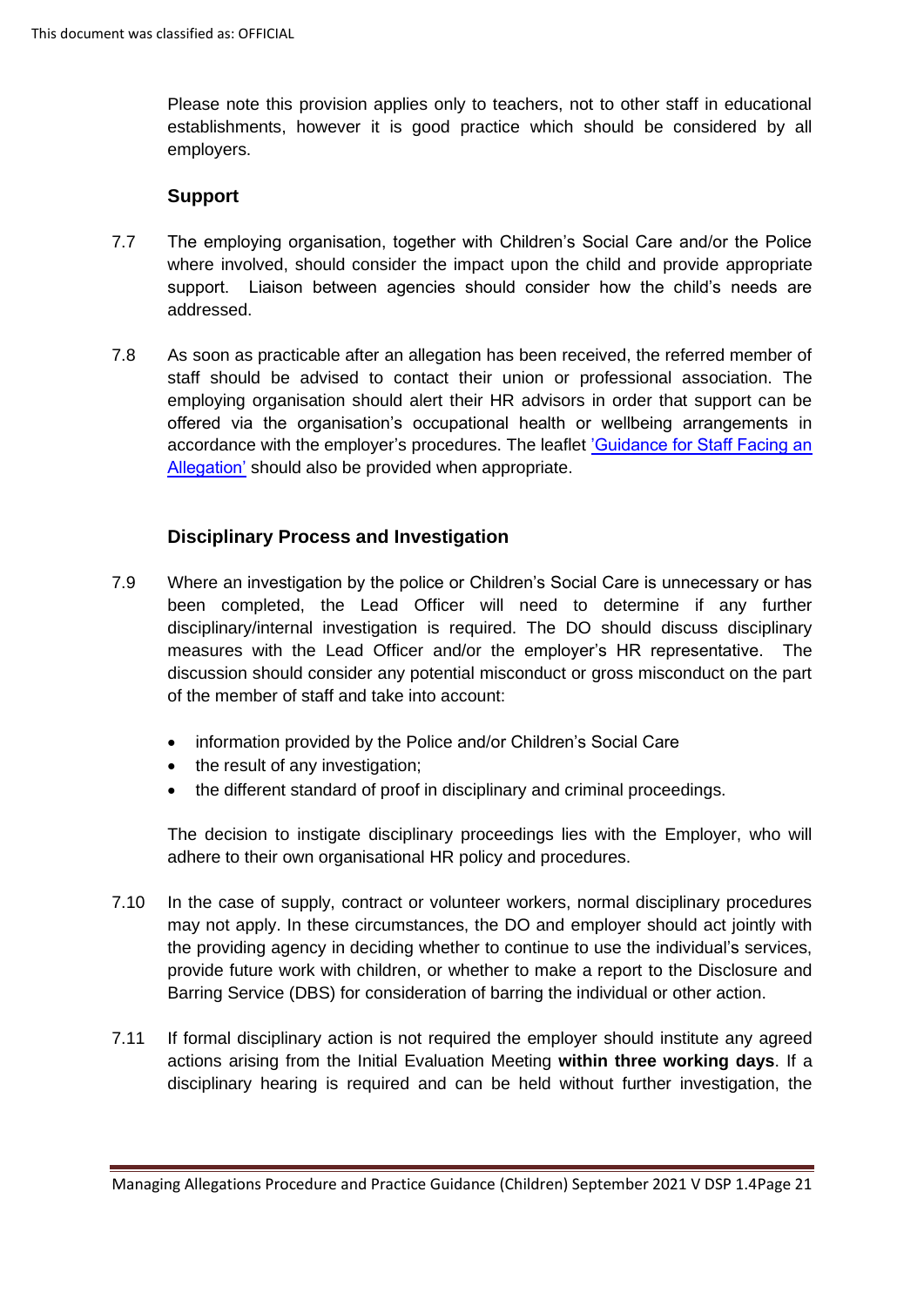hearing should be held **within 15 working days<sup>2</sup>** or in line with own organisational disciplinary procedures as soon as practicably possible.

- 7.12 If further investigation is needed to decide upon disciplinary action, the Employer and the DO should discuss whether the Employer has appropriate resources or whether the Employer should commission an independent investigation because of the nature or complexity of the case or to ensure objectivity. The investigation should not be conducted by a relative or friend of the member of staff.
- 7.13 The aim of an investigation is to obtain a fair, balanced and accurate record in order to consider the appropriateness of disciplinary action and/or the individual's suitability to work with children. Its purpose is not to prove or disprove the allegation. The investigating officer should aim to provide a report **within 10 working days or as soon as practicably possible.**
- 7.14 On receipt of the report the employer should decide, within 2 working days, whether a disciplinary hearing is needed. If a hearing is required, it should be held in line with your own organisation disciplinary procedures and as soon as practicably possible.
- 7.15 If at any stage of the investigation new information emerges that requires a child protection referral, the investigation should be suspended and only resumed if agreed with Children's Social Care and the Police. Consideration should again be given as to whether suspension is appropriate in light of the new information.
- 7.16 Points 7.11 to 7.14 are those recommended in *[Working Together to Safeguard](https://www.gov.uk/government/uploads/system/uploads/attachment_data/file/592101/Working_Together_to_Safeguard_Children_20170213.pdf)  [Children](https://www.gov.uk/government/uploads/system/uploads/attachment_data/file/592101/Working_Together_to_Safeguard_Children_20170213.pdf)* (2015 - archived) and DfE *[Keeping Children Safe in Education guidance](https://www.gov.uk/government/publications/keeping-children-safe-in-education--2)* (2019). It is recognised that these timescales may not be achievable by all organisations but employers should do their utmost to ensure a timely resolution to any investigation/disciplinary proceedings and the progress of the investigation will be monitored by the DO.

#### **Resignations and 'Settlement Agreements'**

- 7.17 The fact that a person tenders his or her resignation or ceases to provide their services must not prevent an allegation from being followed up in accordance with these procedures. It is important that every effort is made to reach a conclusion in all cases of allegations concerning the safety and welfare of children, including any in which the person concerned refuses to cooperate with the process. Wherever possible, the individual should be given a full opportunity to answer the allegation and make representations.
- 7.18 The process of recording the allegation and any supporting evidence and reaching a judgement about whether it can be regarded as substantiated on the basis of all the information available should continue even if the individual does not cooperate. It may be difficult to reach a conclusion in these circumstances, and it may not be possible to

<sup>2</sup> Paragraph 175 (page 46). Keeping Children Safe in Education 2016.

Managing Allegations Procedure and Practice Guidance (Children) September 2021 V DSP 1.4Page 22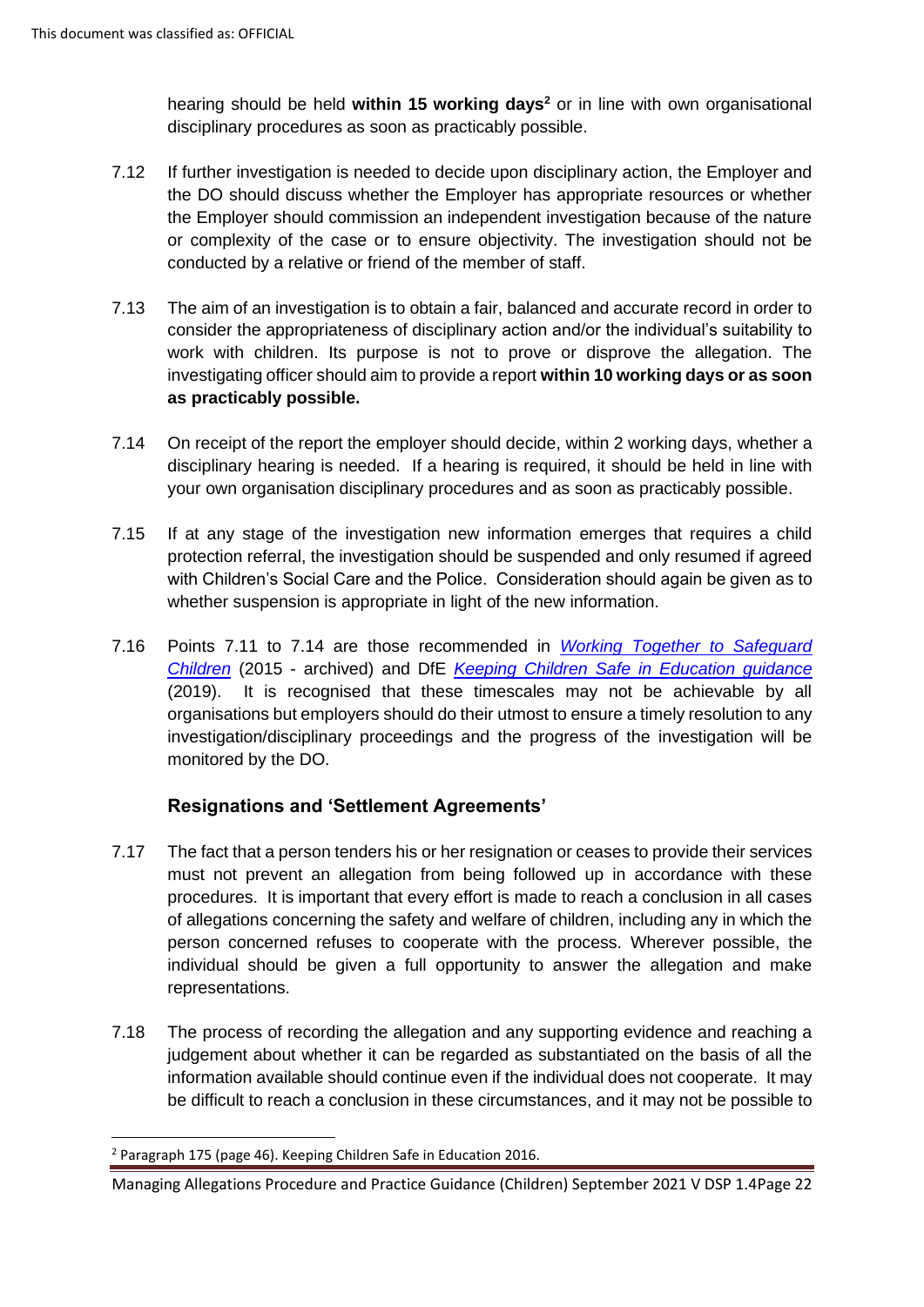apply any disciplinary sanctions if a person's period of notice expires before the process is complete, but it is important to reach and record a conclusion wherever possible.

- 7.19 A so called 'Settlement Agreement' (sometimes referred to as compromise agreements) by which a person agrees to resign, the employer agrees not to pursue disciplinary action, and both parties agree a form of words to be used in any future reference, should not be used in cases of refusal to cooperate or resignation before the person's notice period expires<sup>3</sup>. In any other circumstances, such an agreement is at the employers' discretion in compliance with employment legislation. In any case, such an agreement will not prevent a thorough police investigation and referral to the Disclosure and Barring Service (DBS) where appropriate.
- 7.20 The DO should also advise whether it is appropriate to notify a professional body or regulator for example, the Health and Care Professions Council (HCPC), TRA (Teaching Regulation Authority) or the General Medical Council (GMC). Any referral, if appropriate, should be made within **one month**.

# **REFERRALS TO THE DISCLOSURE AND BARRING SERVICE (DBS) AND/OR REGUALTORY BODIES**

#### 7.21 **Duty to Refer**

If the allegation is substantiated and on conclusion of the case the individual is permanently removed (whether paid or unpaid) through dismissal or permanent transfer (or would have done had the person not left, resigned, retired or been made redundant) from regulated activity, the organisation has a **statutory responsibility** to make a referral to the [Disclosure and Barring Service](https://www.gov.uk/government/organisations/disclosure-and-barring-service) (DBS) if the employer thinks that the individual has harmed a child or poses a risk of harm to children. The DBS referral form can be downloaded from the website. **It is an offence to fail to make a referral to the DBS without good reason.** 

Employers should also refer to the guidance published by their relevant regulatory body to determine if and when any allegation of professional misconduct should be reported to them.

#### **Record Keeping**

- 7.22Employers should:
	- Keep a clear and comprehensive record of any allegations made including:
		- o events leading to the allegation or concern;
		- o circumstances and context of the allegation;
		- o details of any actions taken;

<sup>3</sup> Paragraph 169 (page 45) Keeping Children Safe in Education

Managing Allegations Procedure and Practice Guidance (Children) September 2021 V DSP 1.4Page 23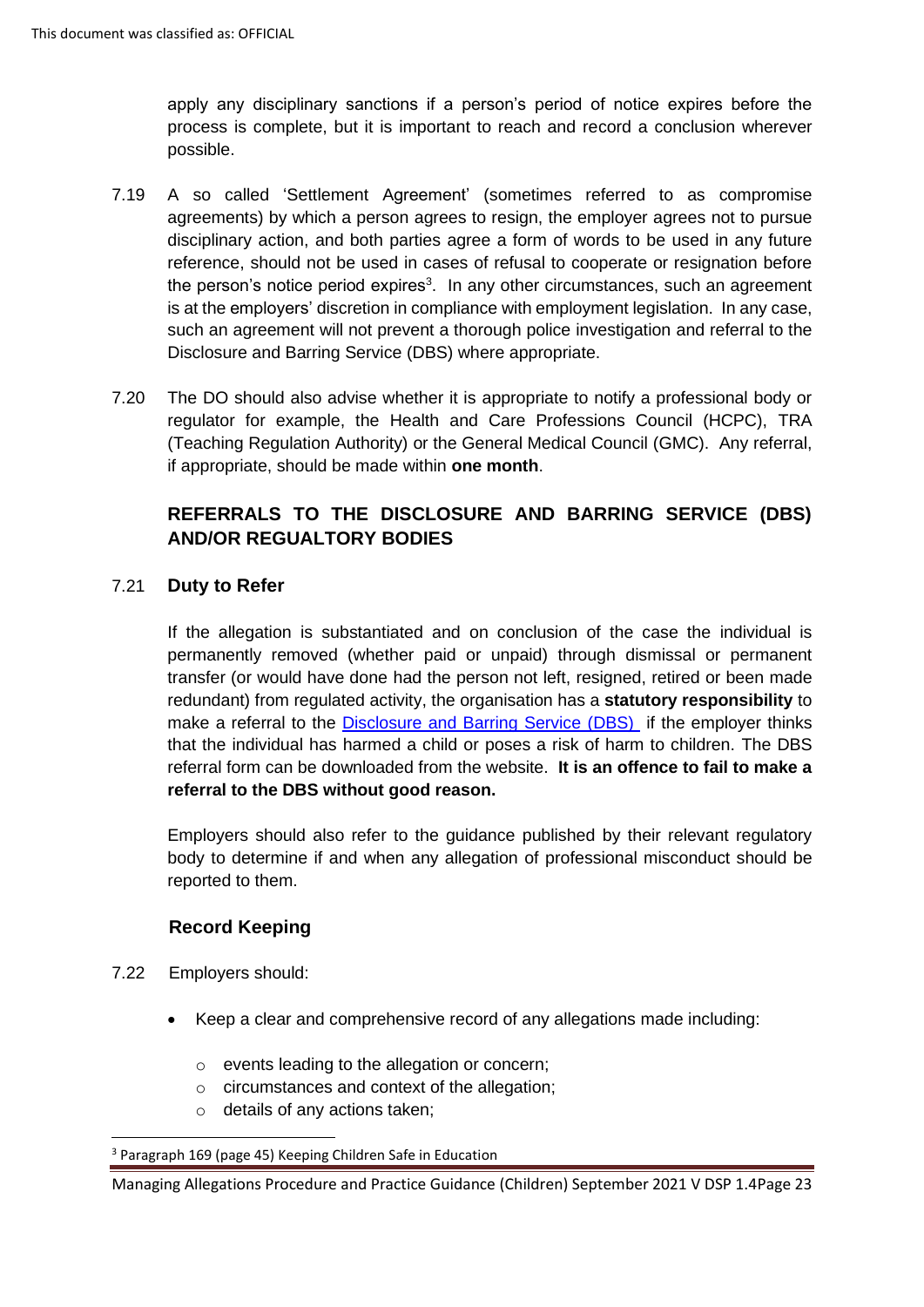- o details of any decisions reached;
- o final outcome
- These should be kept on the employee's confidential personnel file and a copy given to the individual.
- 7.23 Such information should be retained on file, including for people who leave the organisation, for at least until the person reaches normal retirement age or for ten years if longer. The purpose of the record is to enable accurate information to be given in response to any future request for a reference. It will provide clarification in cases where a future DBS disclosure reveals information from the police that an allegation was made but did not result in a prosecution or conviction. It will also prevent unnecessary re-investigation if, as sometimes happens, allegations resurface after a period of time

Details of allegations that are found to be malicious should be removed from personnel records.

Each agency must take great care to ensure that the records they keep respect the confidentiality of the victim and/or alleged perpetrator i.e. the child's file should contain limited information about the perpetrator and the perpetrator's file should contain limited information about the child victim.

7.24 A central record of allegations will be maintained by the DO on behalf of partner organisations of each Safeguarding Partnership. The DO's records will assist the Safeguarding Partnership to monitor and evaluate the effectiveness of managing allegations and provide statistical information to central government, and for Freedom of Information requests, if required

#### **References**

7.25 References should include accurate information taken from the personnel file and individual organisations need to have appropriate consideration and procedures to cover providing information in references in relation to allegations including where sanctions are 'spent'.

In addition, for teachers, where the allegation was proven to be unsubstantiated, unfounded or malicious, information should not be included in employer references. A history of repeated concerns or allegations which have all been found to be unsubstantiated, unfounded or malicious should also not be included in any reference.

# **8. ACTIONS ON CONCLUSION OF A CASE**

8.1 At the end of an investigation, the DO will consider whether it is necessary to convene a review meeting, for example in complex cases.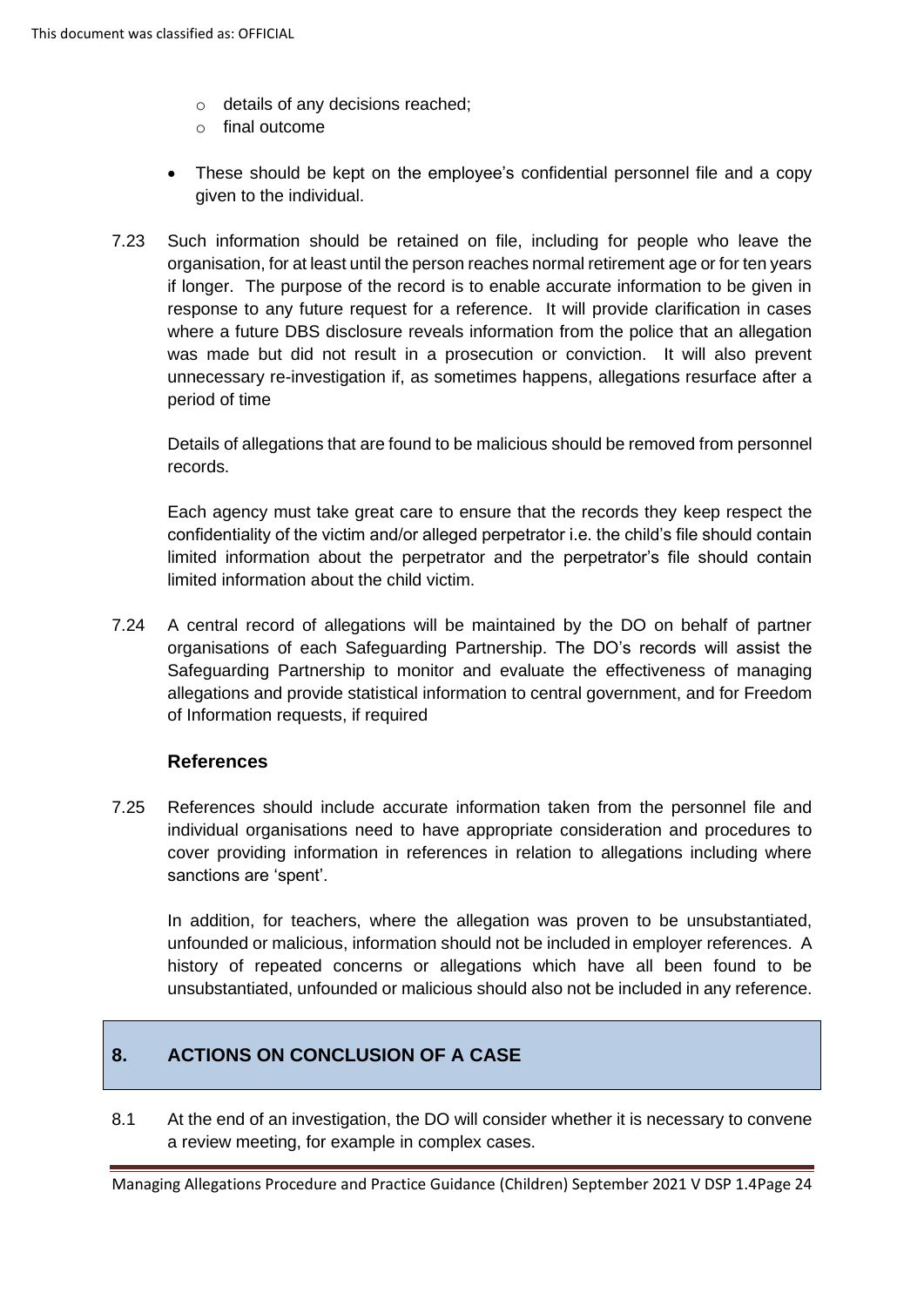The meeting will primarily ensure that:

- all the original allegations have been addressed
- the investigation has been clearly recorded
- all strands of the investigation have been concluded
- all involved have been informed of the outcomes appropriately
- children have been safeguarded and services have been provided
- recommendations and decisions of the post Investigation meeting are reviewed within an agreed timescale to ensure that they are followed through.

If it is decided on the conclusion of the enquiries that a suspended person is to return to work, the employer should consider what help or support might be appropriate and how best to manage the member of staff's contact with the child who made the allegation can best be managed if they are still to have contact.

The Police should inform the employer's Lead Officer and DO immediately when a criminal investigation and any subsequent trial is concluded or if it is decided to close an investigation without charge, or not to prosecute after the person has been charged.

In all circumstances the DO should discuss with the employer's Lead Officer what further action is appropriate and agree how to proceed. The information provided by the Police and/or Children's Social Care should inform that decision.

Where an internal/disciplinary process is concluded, the DO should be informed of the outcome and should reach agreement with relevant professionals as to the category of the allegation.

#### 8.2 **Allegation Categories:**

- **Substantiated** there is sufficient identifiable evidence to prove the allegation
- **False** there is sufficient evidence to disprove the allegation
- **Malicious** there is clear evidence to prove there has been a deliberate act to deceive and the allegation is entirely false
- **Unfounded** there is no evidence or basis to support the allegation. It may indicate that the person making the allegation misinterpreted the situation or was mistaken about what they saw. Alternatively, they may not have been aware of the full circumstances.
- **Unsubstantiated** this is not the same as a false allegation. It means that there is insufficient evidence to prove or disprove the allegation. The term does not imply guilt or innocence.

Action on conclusion of a case should include consideration of whether a referral to the Disclosure and Barring Service is required or advisable and the form and content of a referral. If a referral is appropriate it should be made within one month.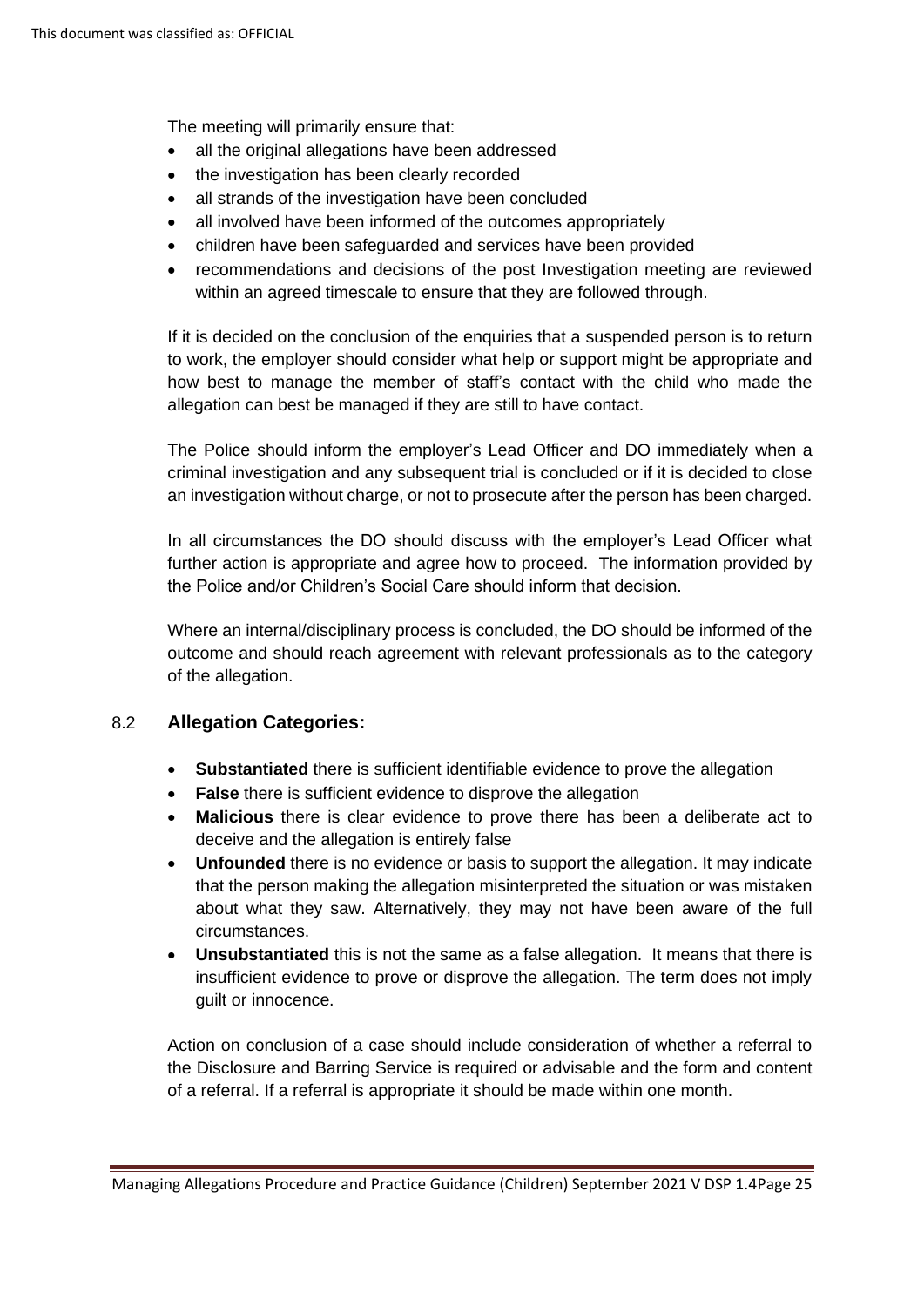If the person is subject to registration or regulation by a professional body or regulator, for example by the Health and Care Professions Council, General Medical Council, Ofsted. The DO should advise on whether a referral to that body is appropriate.

#### **Unfounded or Malicious Allegations**

- 8.3 Following the initial evaluation meeting if an allegation is determined to be unsubstantiated, false or unfounded, the DO should record sufficient details of the findings, and forward it to the Lead Officer/Deputy of the employer to enable them to consider what further action, if any, should be taken.
- 8.4 False allegations may be an indicator of abuse elsewhere that requires further exploration. If an allegation is demonstrably false the employer, in consultation with the DO, should consider referring the child to Children's Social Care to determine whether the child may have suffered abuse by another or is in need of services.
- 8.5 If it is established that an allegation has been fabricated the Police should be asked to consider whether it might be appropriate to take action against the person responsible.
- 8.6 At the conclusion of a case in which the allegation is unsubstantiated, the employer should review the circumstances of the case to determine whether there are any improvements to be made to the employer's procedures or practice to help prevent similar events occurring in the future.

#### **Learning Lessons**

8.7 At the conclusion of a case where the allegation has been substantiated, the Lead Officer in consultation with the Senior Nominated Officer and DO should review the circumstances of each case to determine whether there are any improvements to be made to the organisation's procedures or practice to help prevent similar events in the future.

Any lessons from investigations and enquires should be reported by the DO to Darlington Safeguarding Partnership.

#### **Complaint**

- 8.8 If you are not satisfied with any part of the process relating to an allegation that has been handled by the Designated Officer, then a complaint can be made to Darlington Borough Council. You can:
	- Use our online [complaints, compliments and comments online form](https://selfserve.darlington.gov.uk/form/auto/complaints_compliments)
	- email [complaints@darlington.gov.uk](mailto:complaints@darlington.gov.uk)
	- Telephone us on 01325 406777
	- Visit us at the Town Hall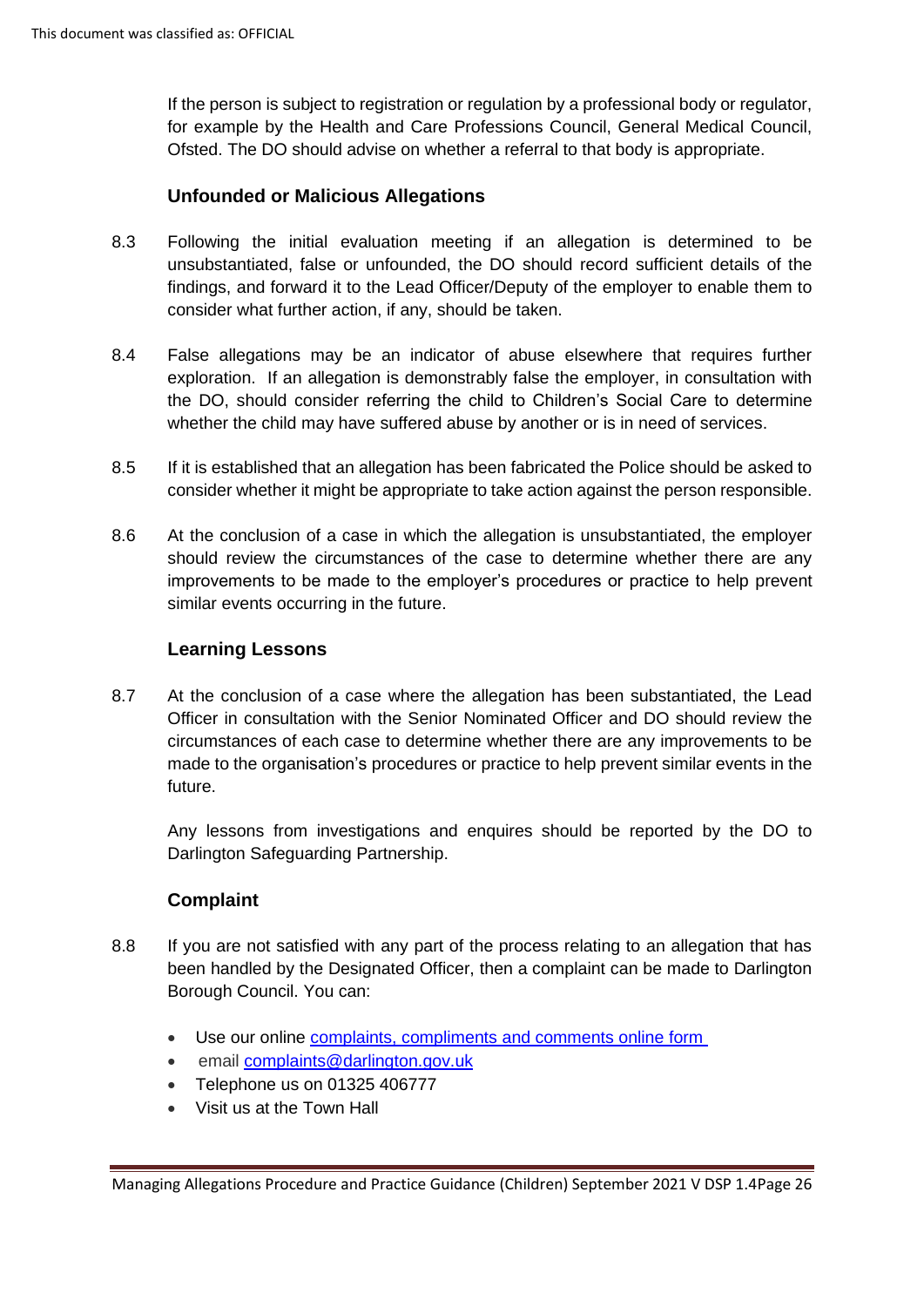Details of our complaints procedures are available on the [Darlington Borough Council](http://www.darlington.gov.uk/your-council/complaints-compliments-and-comments/)  [website.](http://www.darlington.gov.uk/your-council/complaints-compliments-and-comments/)

# **9. FURTHER INFORMATION AND GUIDANCE AND REGULATORY BODIES**

[Darlington Safeguarding Partnership Child Protection Procedures](https://darlington-safeguarding-partnership.co.uk/professionals/multi-agency-safeguarding-child-protection-procedures/)

[Darlington Safeguarding Partnership Safer Recruitment and Managing Allegations](https://www.darlington-safeguarding-partnership.co.uk/professionals/managing-allegations/)

Department for Education - [Keeping Children Safe in Education](https://www.gov.uk/government/publications/keeping-children-safe-in-education--2) 2019

[Disclosure and Barring Service](https://www.gov.uk/government/organisations/disclosure-and-barring-service/about) (DBS) - The Disclosure and Barring Service helps employers make safer recruitment decisions and prevent unsuitable people from working with vulnerable groups, including children.

#### **Regulatory Bodies**

The Childcare (General Childcare Register) Regulation 2008, the Statutory Framework for the Early Years Foundation Stage Disclosure and Barring Service (DBS) Early Years Foundation Stage (Welfare Requirements) Regulations 2012 The Children's Homes (Amended) Regulations 2011 The Residential Family Centres Regulation 2002 The Residential Family Centres (Amendment) Regulation 2002 Fostering Services (England) Regulations 2011 Adoption Support Agencies (England) & Adoption Agencies Regulations 2005 & Adoption Regulations 2003 **Ofsted** TRA Teachers Regulation Authority Nursing and Midwifery Council (NMC) General Medical Council (GMC) Social Work England